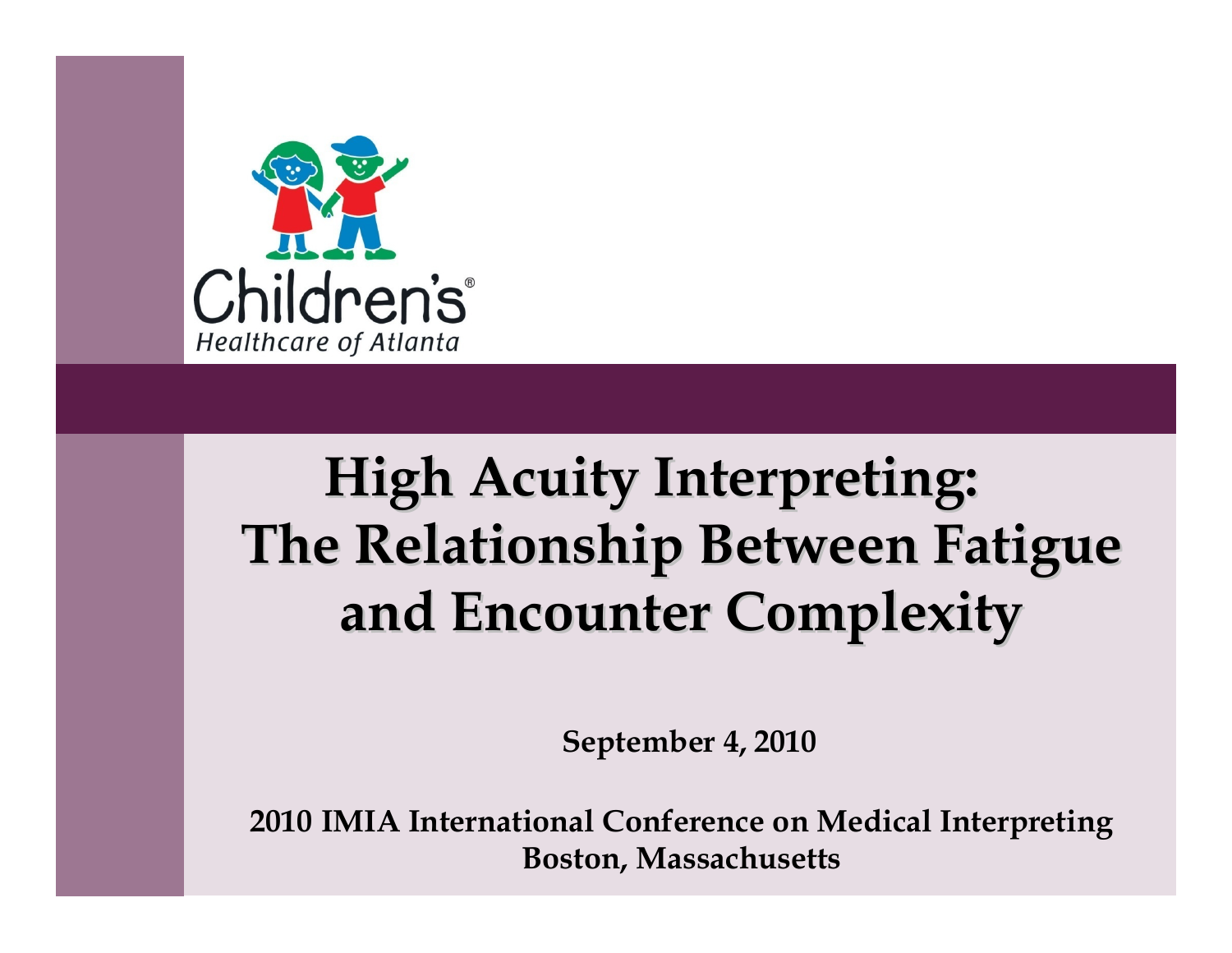

#### **Presented by:**

#### **Andrea Henry Sims Staff Interpreter Children's Healthcare of Atlanta**

**andrea.sims@choa.org**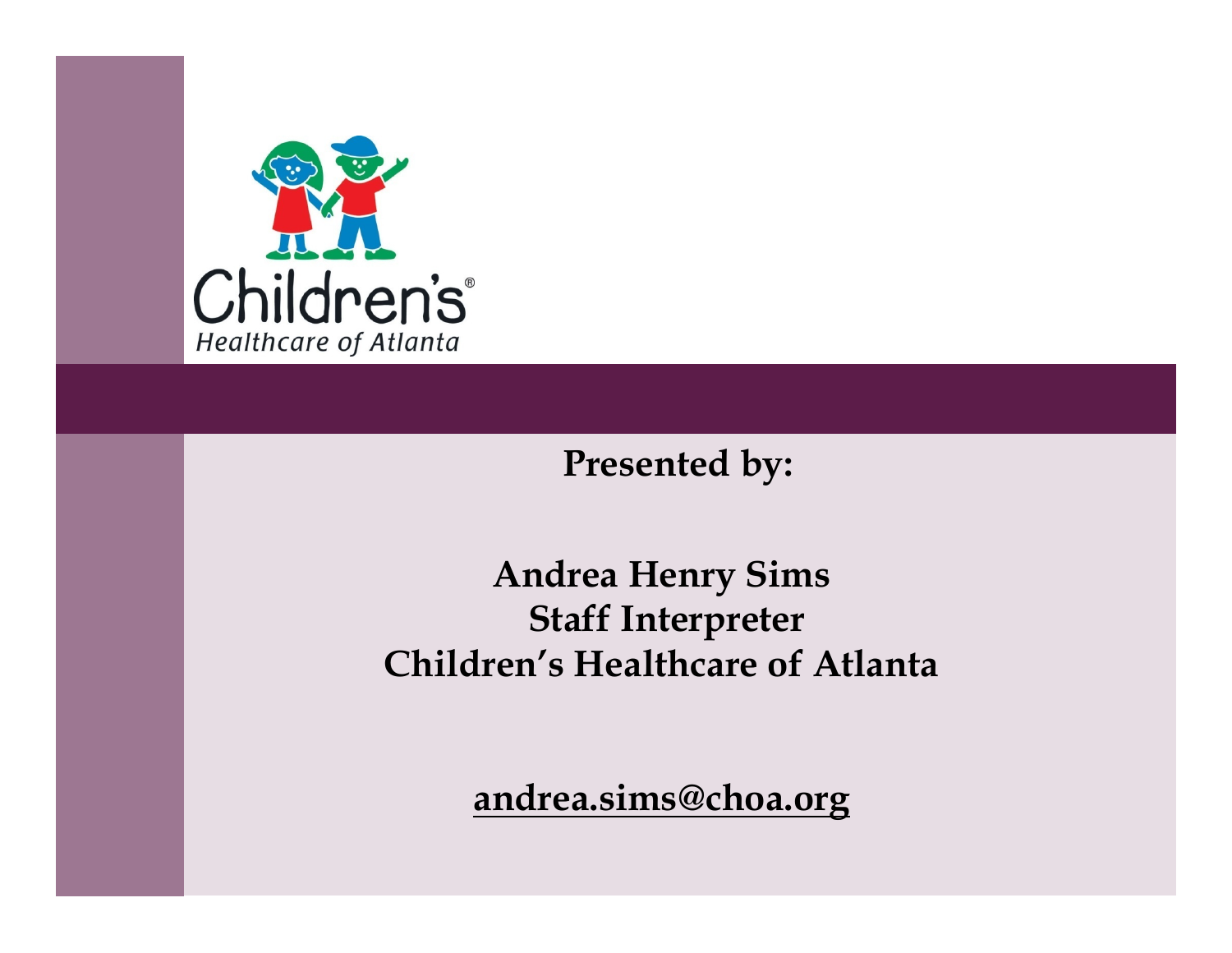

### **Objectives**

- To help interpreters recognize the factors that affect concentration and competence
- **Tale**  To advocate for the adoption of a measurement system in our field, both to prevent burn-out and justify higher staffing levels
- To share information about current research being carried out at Children's Healthcare of Atlanta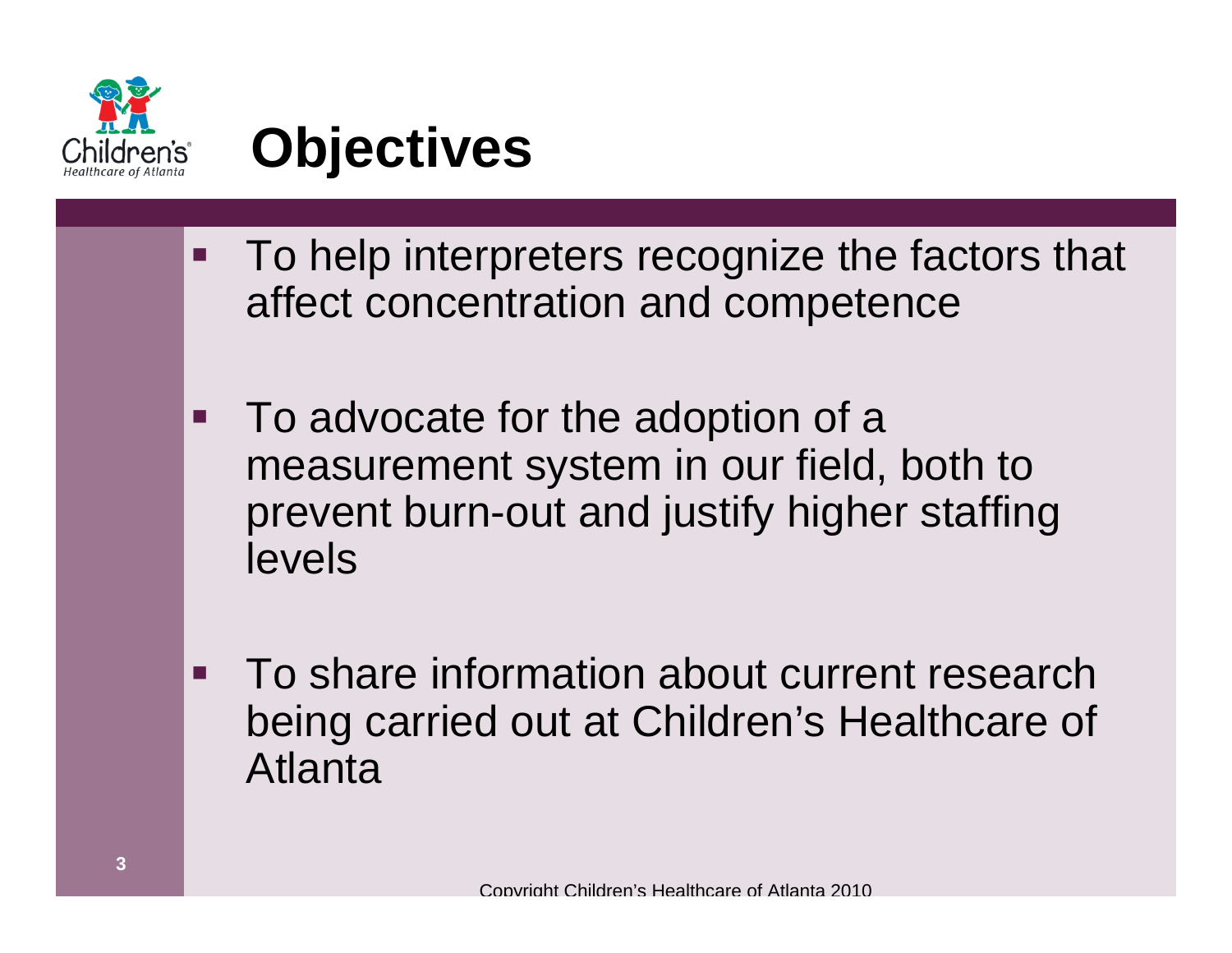

### **Healthcare Interpreting**

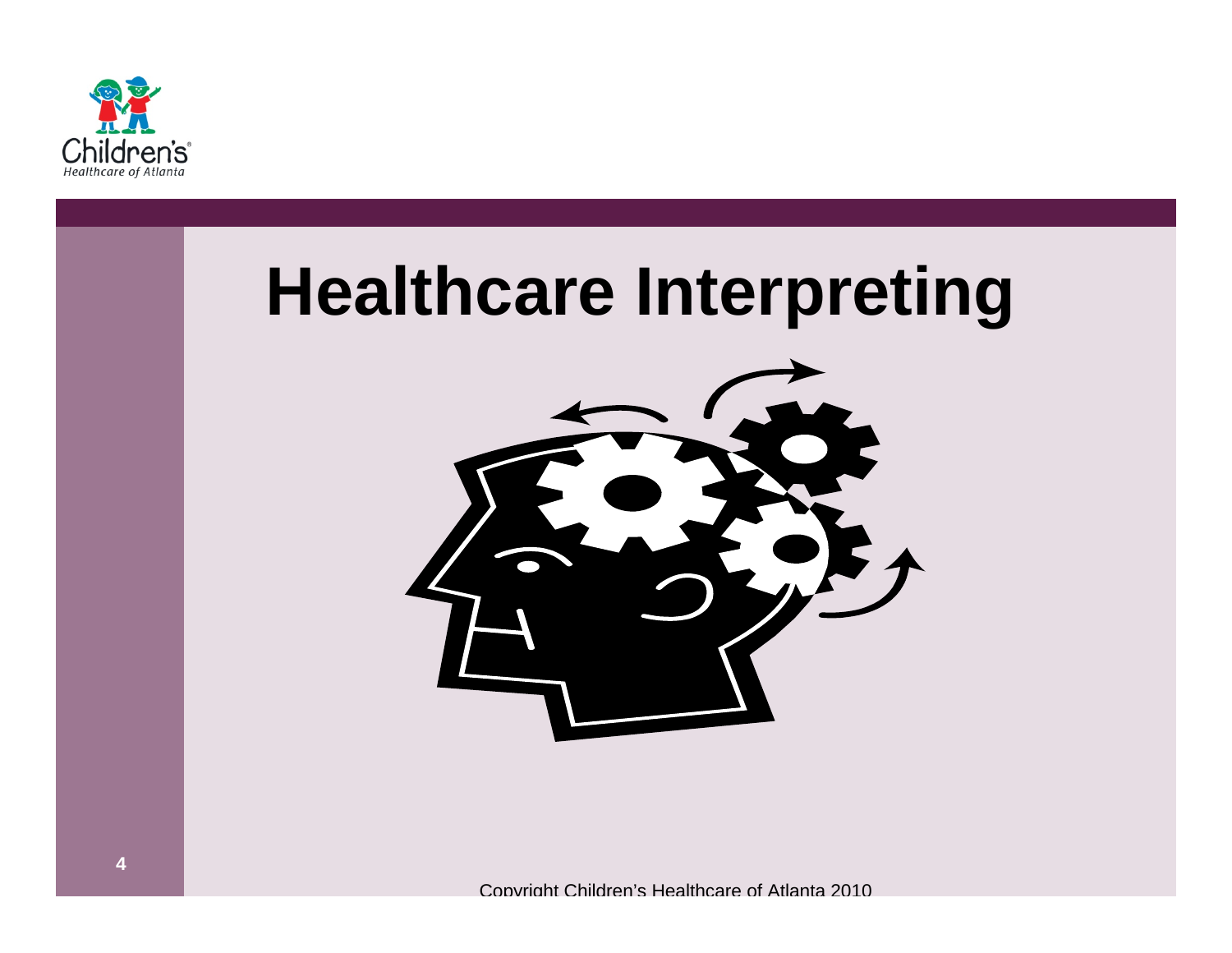

- **Communication:** Dialogue involving two or more parties
	- **Setting:** In hospital, clinic or doctor's office

#### **Patient:**

May be an infant, child, adult or elderly person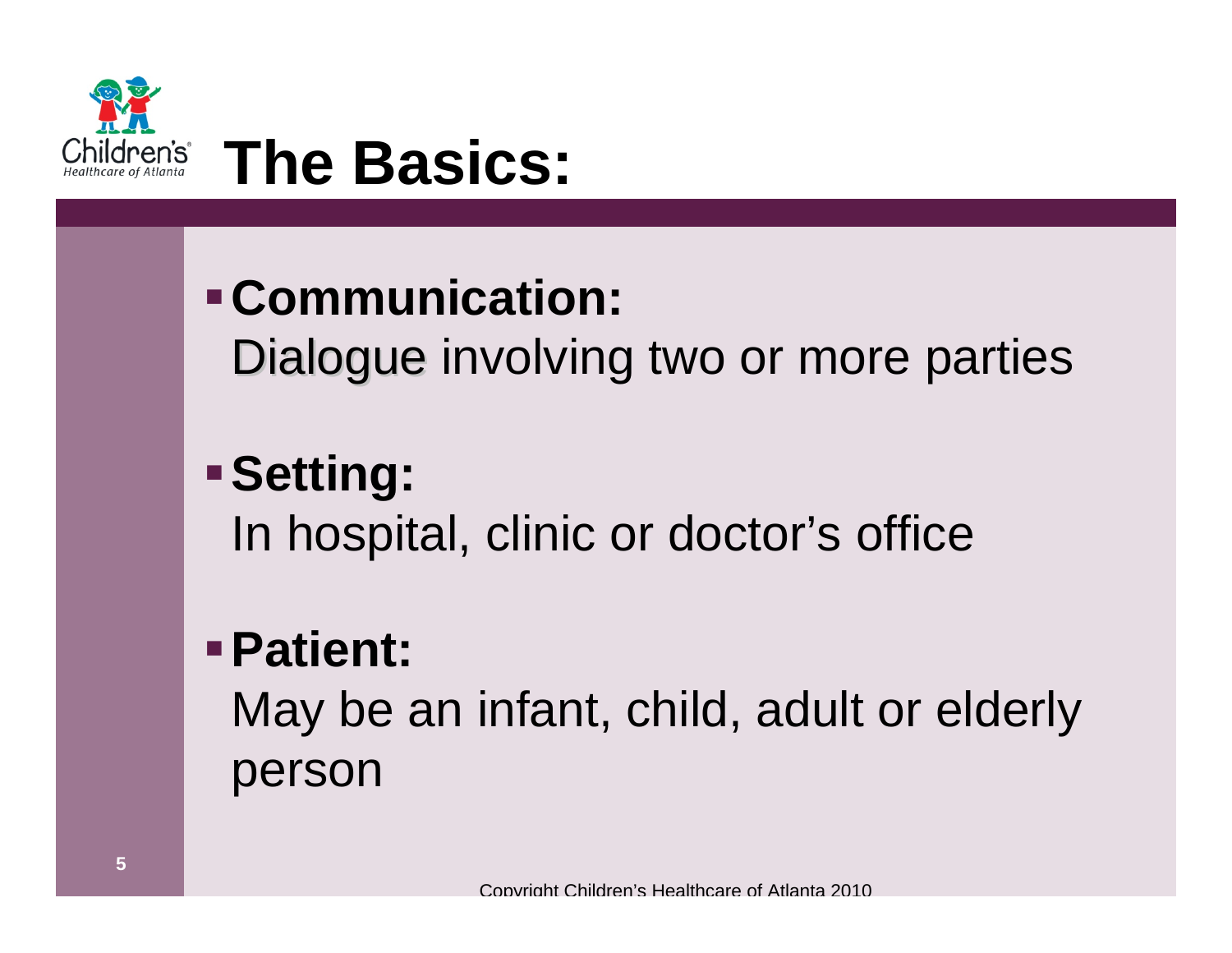

# **Dialogue: What is it?**

- A conversation between two or more persons; an exchange of ideas and opinions
- A discussion between representatives of parties to a conflict that is aimed at resolution

Merriam-Webster

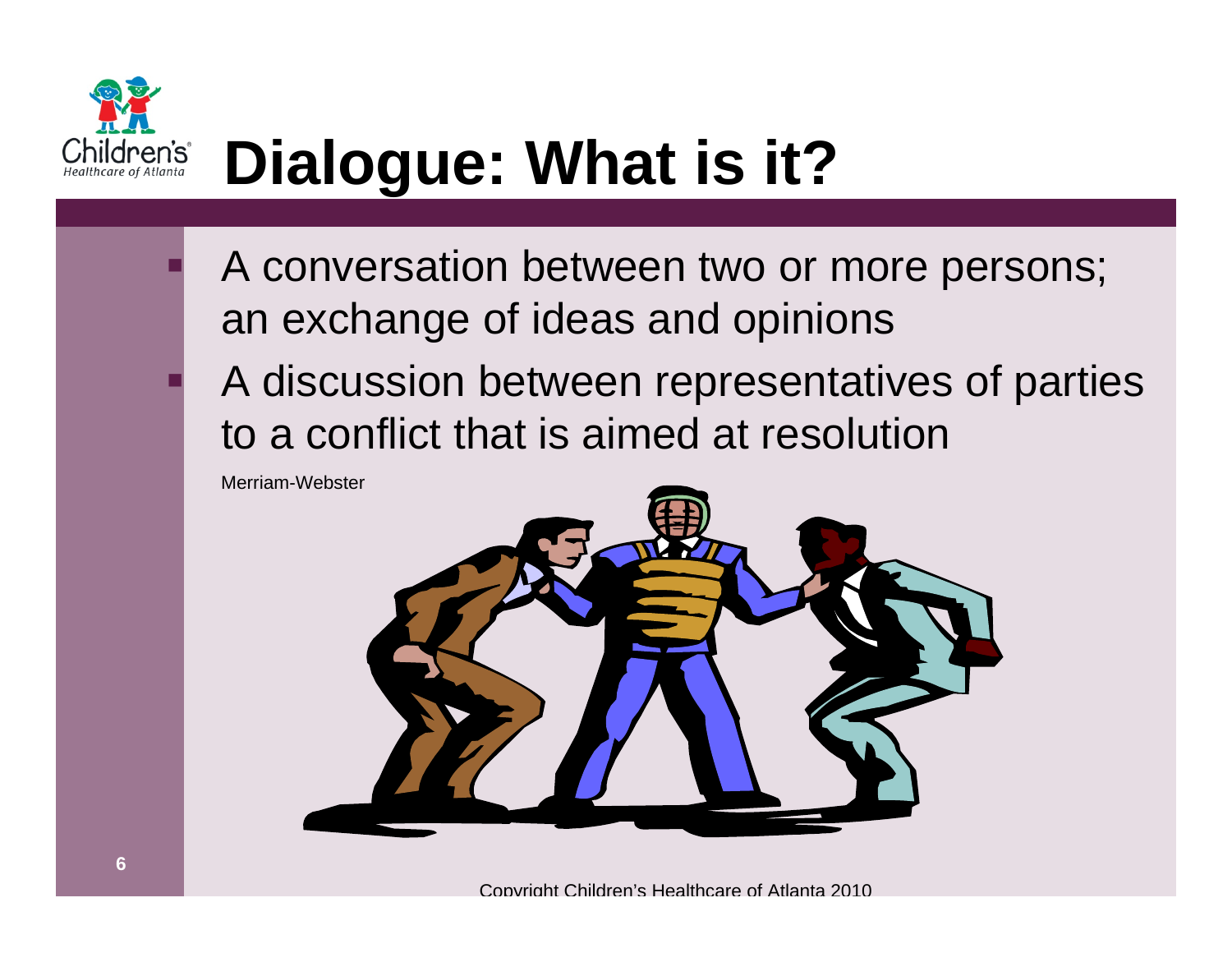

### **Multiple Parties**

- **Patient**
- **Spouse, partner**
- **Parents**
- **Children**
- **Relatives**
- **Friends**
- **Church members**
- **Community advocates**
- **Nurse**
- **Provider**
- **Social worker**
- **Chaplain**
- **Receptionist**
- **Case worker**
- **Psychologist**
- **Lactation Specialist**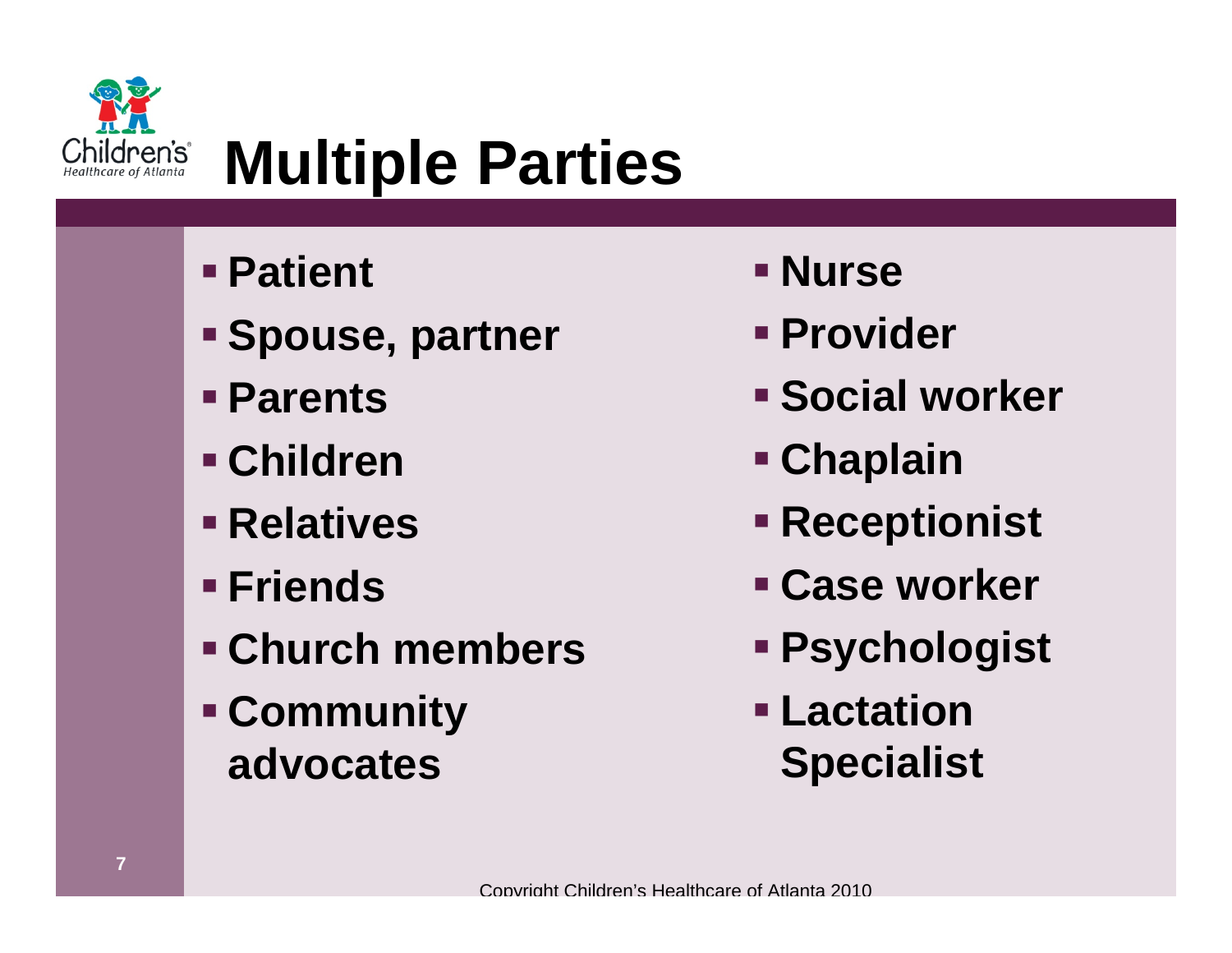

### **Parties may not be comfortable withor accustomed to professionally interpreted dialogue.**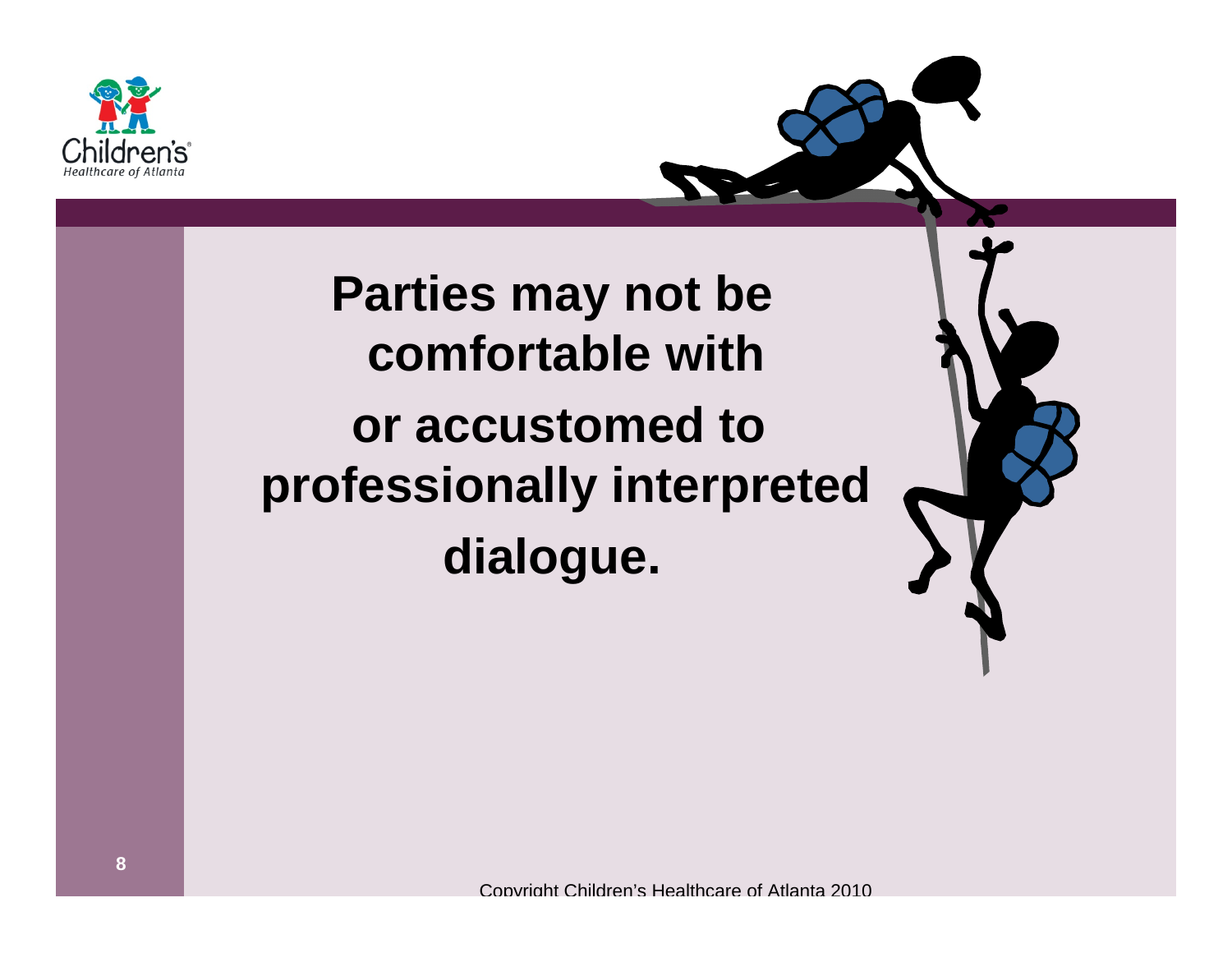

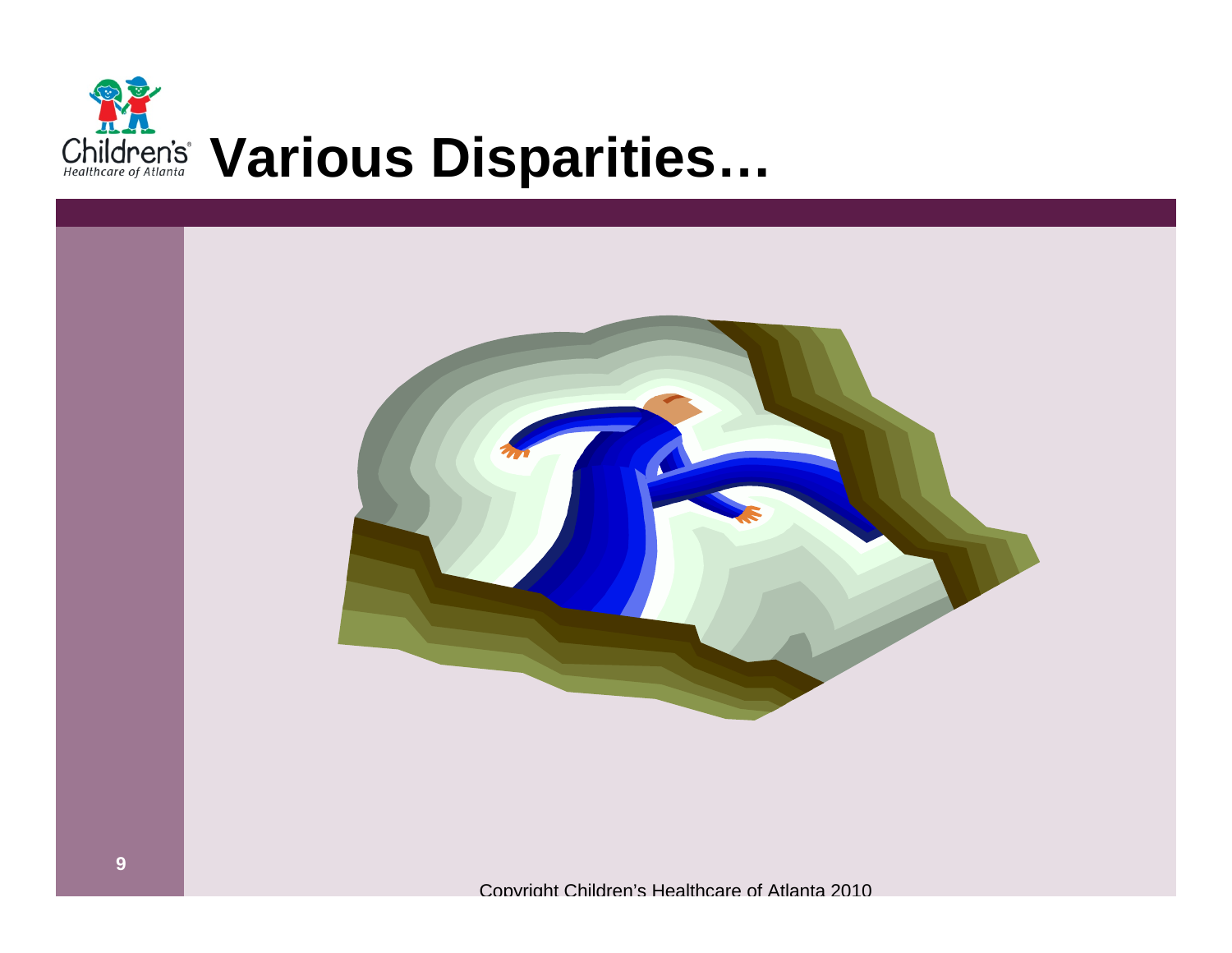

### **Socio-economic level Educational accessHealth literacy Social collateral**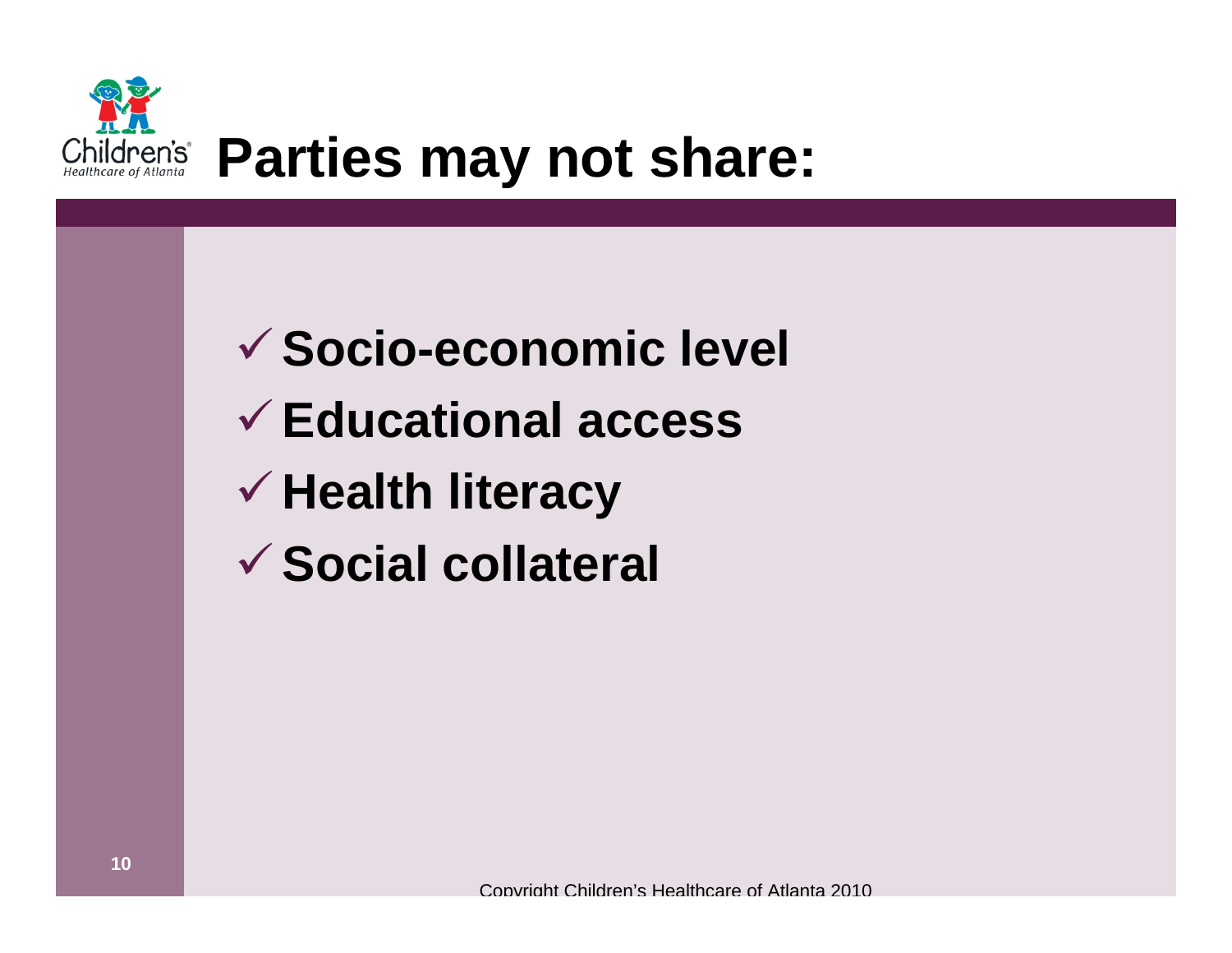

### **Beliefs about illness Beliefs about healing Religious convictions Cultural beliefs Humor**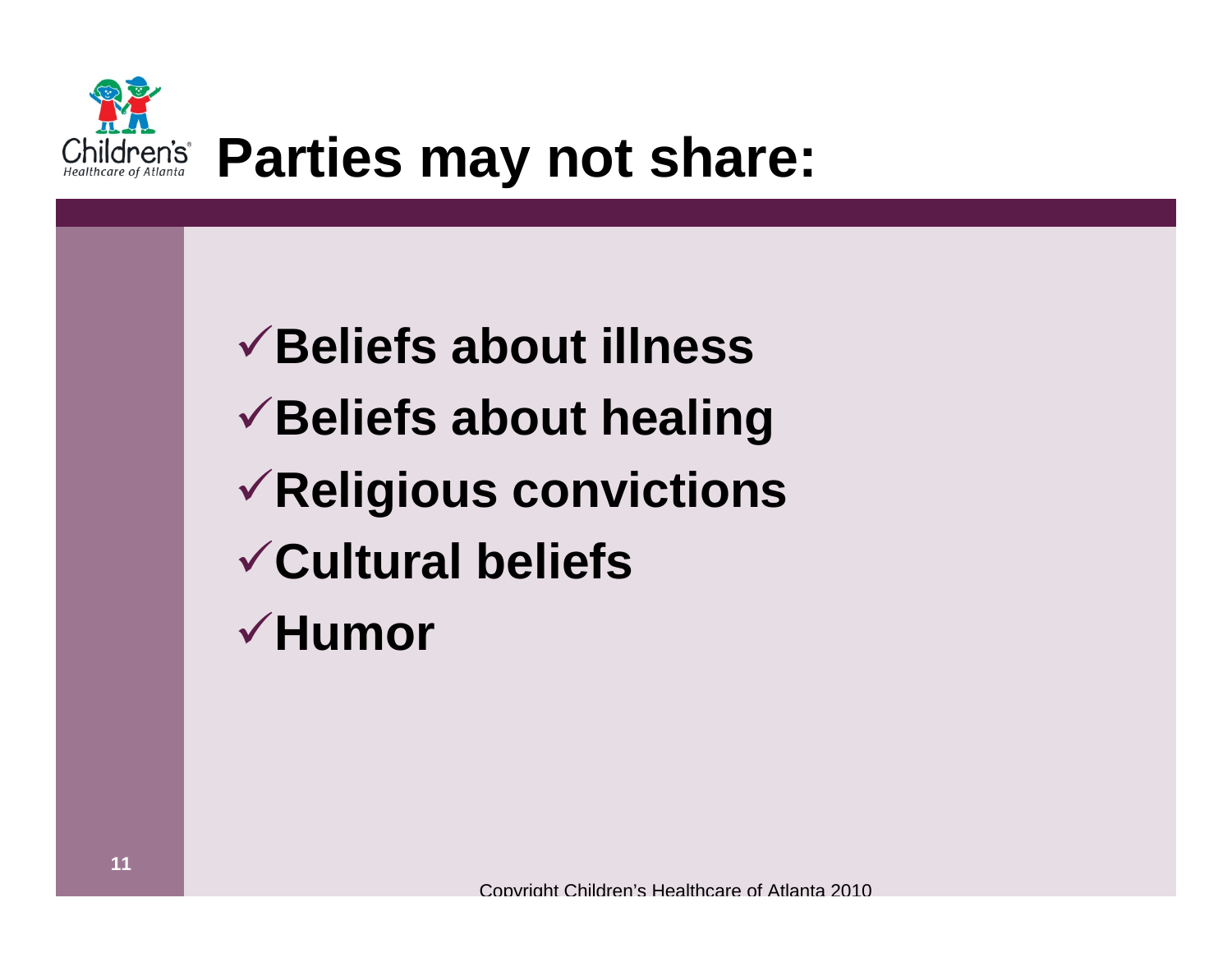

### **There may be immense power differences**

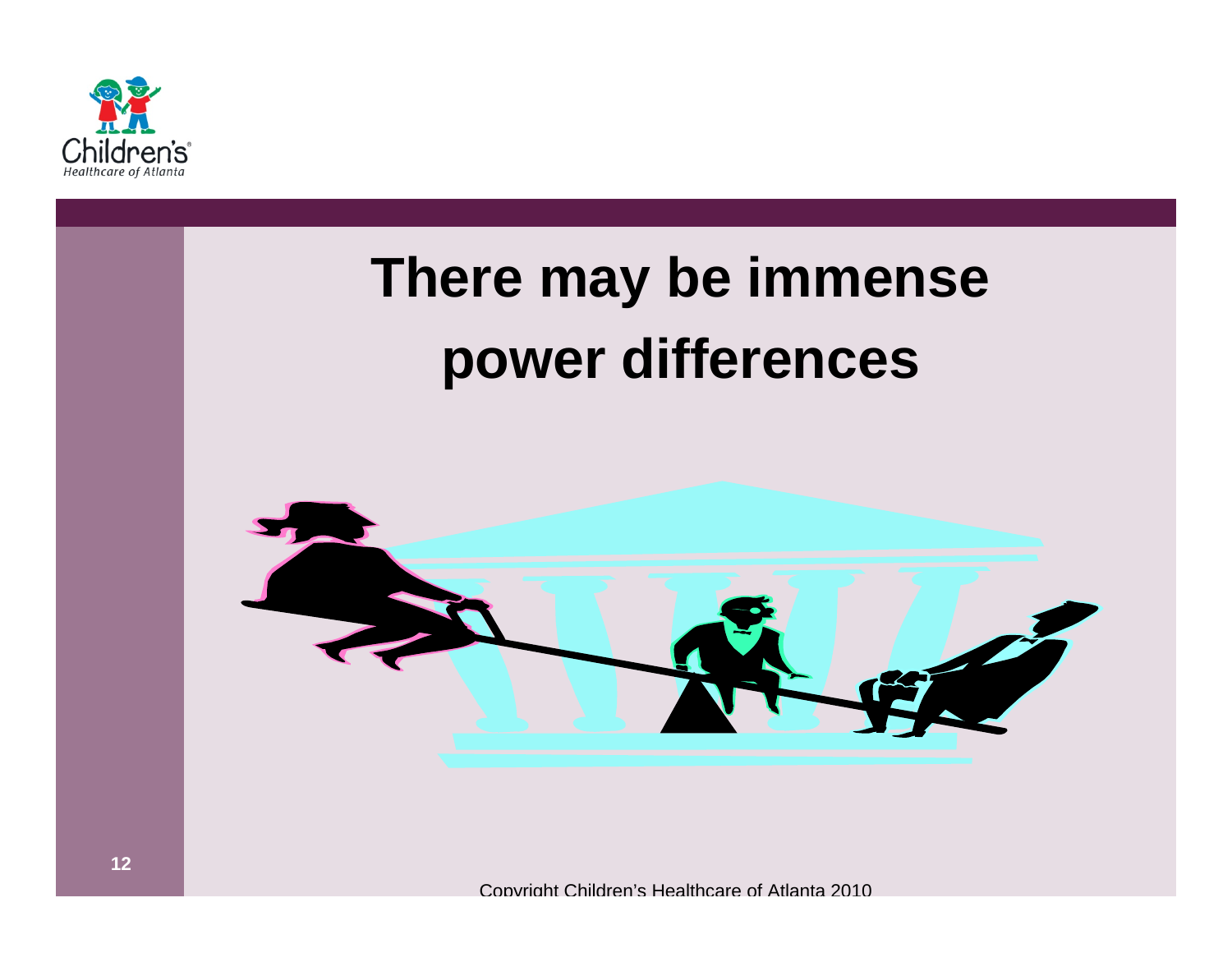

**The healthcare interpreter strives to replicate each speaker's message, and at the same time navigate…**

- **a complicated, interpersonal dynamic, or**
- **a disruptive environment, or**
- **an emotionally-charged interaction.**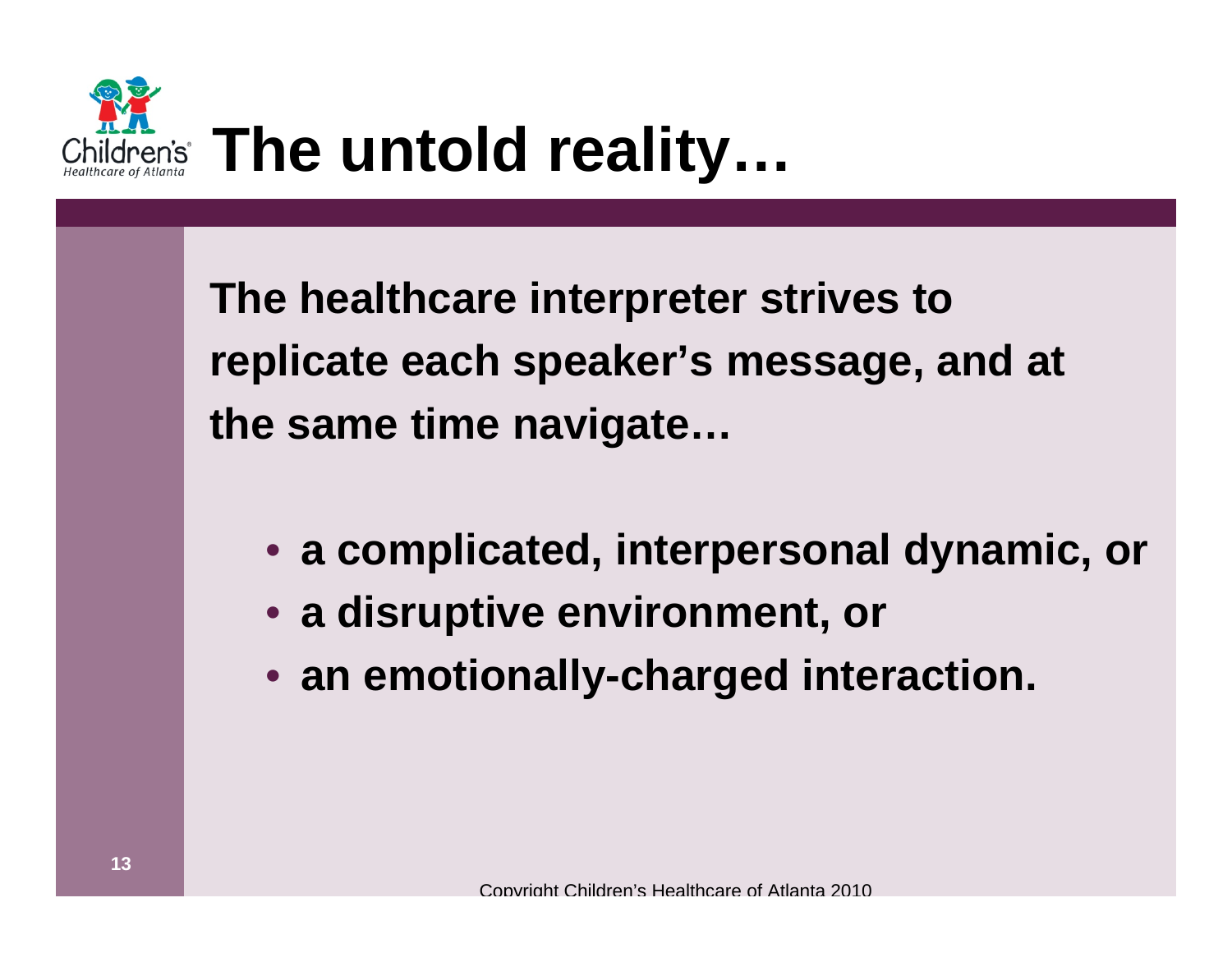

# **Acuity in Nursing**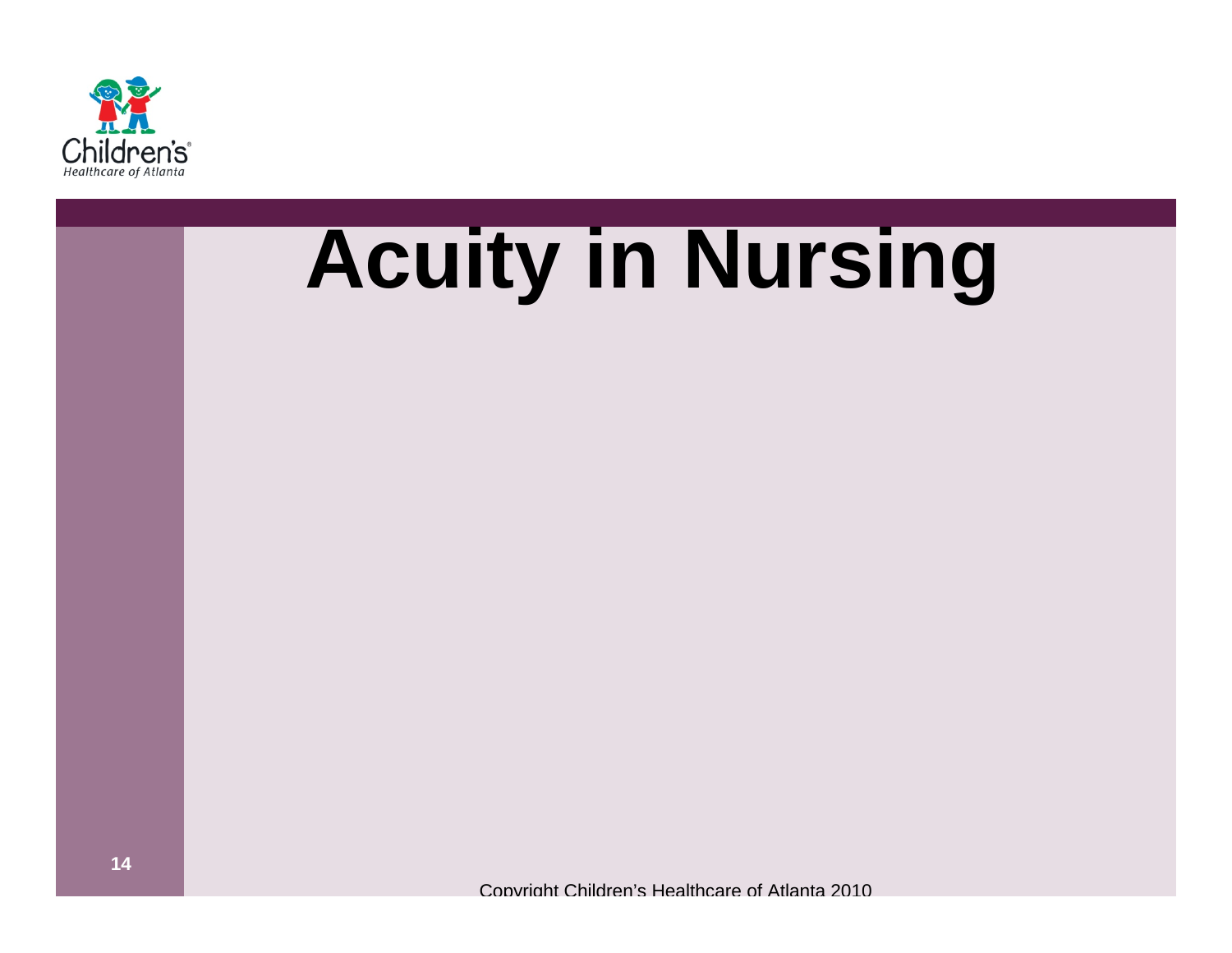

### **Acuity in Nursing**

**A measurement system for identifying and stratifying patients according to intensity level and the corresponding care and resources that they require.**

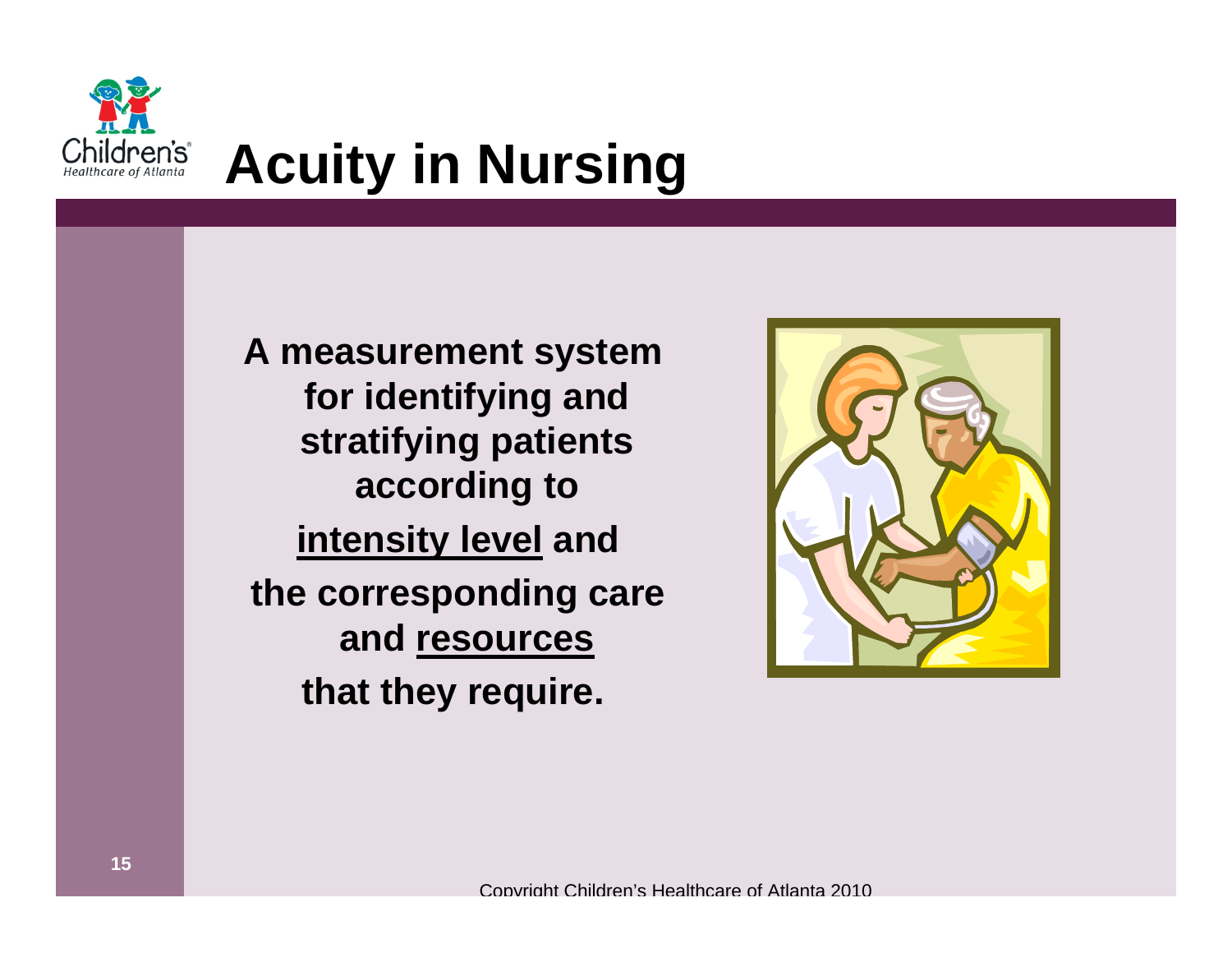

**16**

# **Children's ESI: An ED Acuity System**

| <b>Green</b>                                                         | <b>Grey</b>                                            | <b>Pink</b>                                                                                                                          | <b>Red</b>                                                                                                                                                                                                                                                                                                                   | <b>Blue</b>                                                        |
|----------------------------------------------------------------------|--------------------------------------------------------|--------------------------------------------------------------------------------------------------------------------------------------|------------------------------------------------------------------------------------------------------------------------------------------------------------------------------------------------------------------------------------------------------------------------------------------------------------------------------|--------------------------------------------------------------------|
| <b>Patient</b><br>requires<br>$\underline{\mathsf{no}}$<br>resource* | <b>Patient</b><br>requires<br>only<br>one<br>resource* | <b>Patient</b><br>requires<br>many<br>different<br>resources*<br><b>AND</b><br>does not<br>have<br>"High Risk<br><b>Vital Signs"</b> | <b>Patient is</b><br>confused, lethargic,<br>disoriented<br><b>OR</b><br><b>Patient is "high</b><br>risk"<br><b>OR</b><br><b>Patient will require</b><br>many different<br>resources**<br><b>AND</b><br>is also a patient<br>who has "High<br><b>Risk Vital</b><br>Signs"<br>Convright Children's Healthcare of Atlanta 2010 | <b>Patient requires</b><br>immediate, life-<br>saving intervention |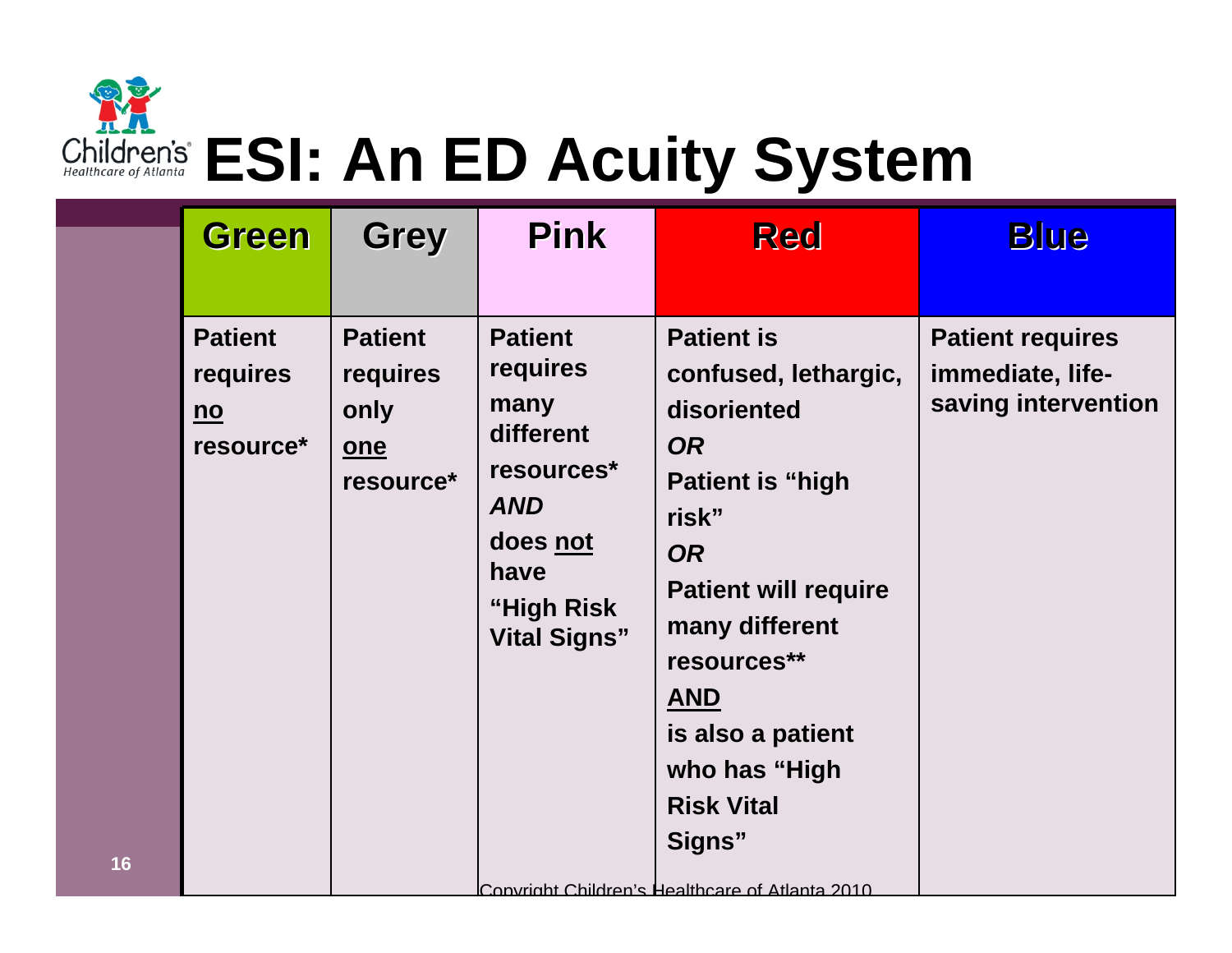

"Over the past five years, Valley Medical Center has been voted one of the best, large not-for-profit organizations to work for in the state of Washington.

Why? One major reason is that we have allowed our nurses to assess patient acuity and to adjust staffing levels to acuity levels.

**Staffing for high quality care** doesn't depend on the number of patients alone; it **also depends on how sick those patients are."** 

Source: Valley Medical Center, Washington State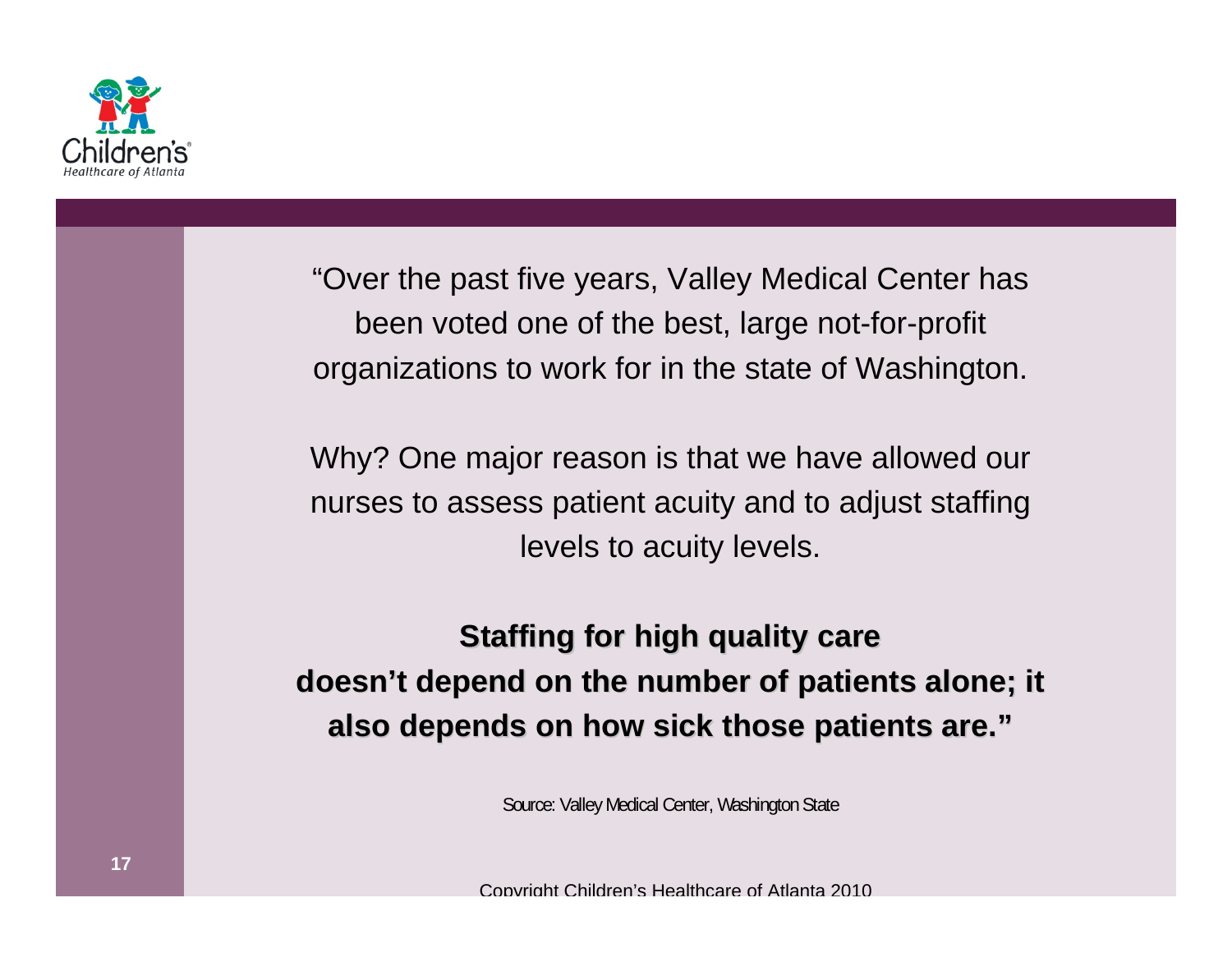

# **Applying Applying an Acuity Model to an Acuity Model to Healthcare Interpreting Healthcare Interpreting**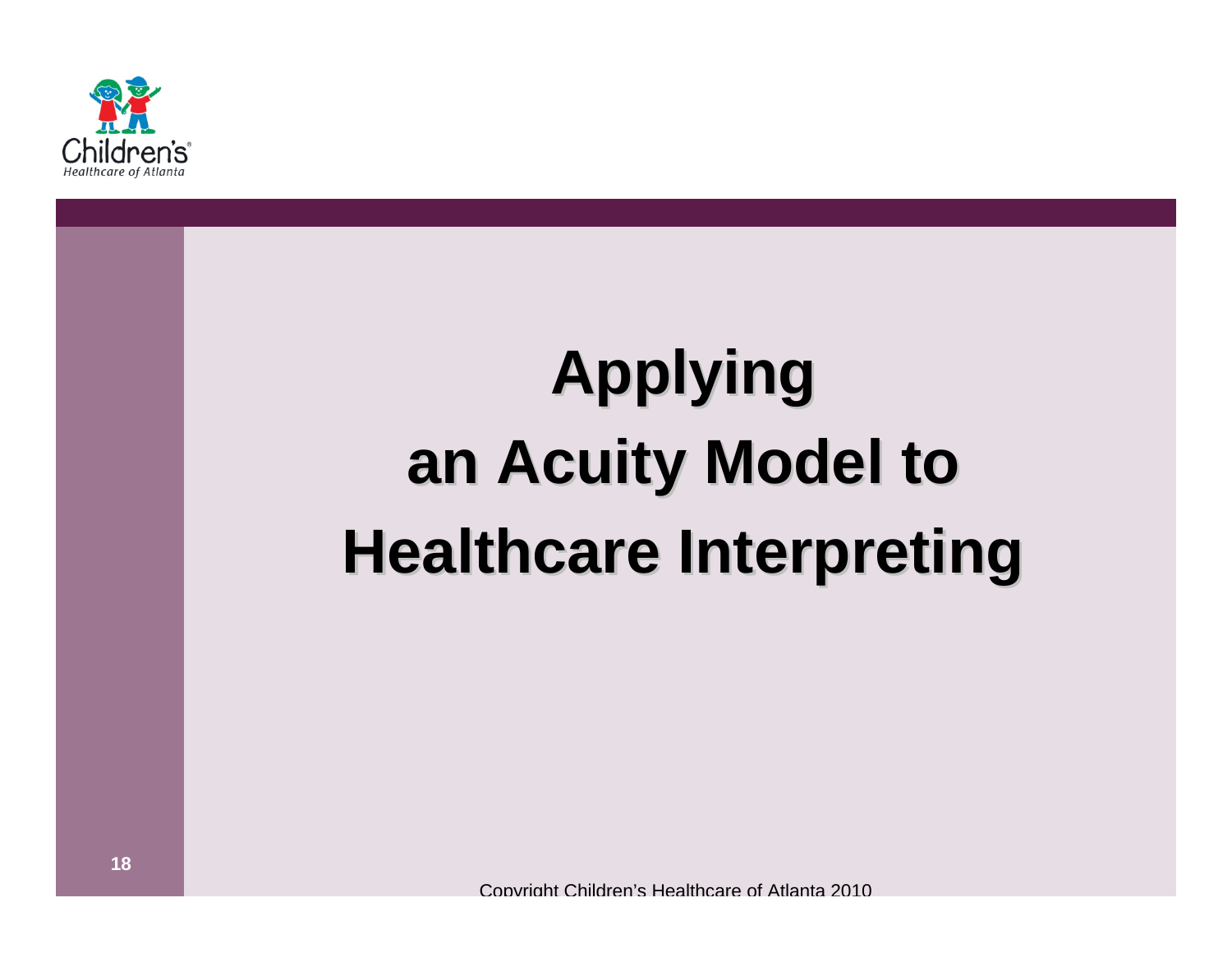

### **Acuity in Healthcare Interpreting**

**A measurement system used for identifying and stratifying encounters according to their complexity and the corresponding mental resources**

**used by the interpreter.**

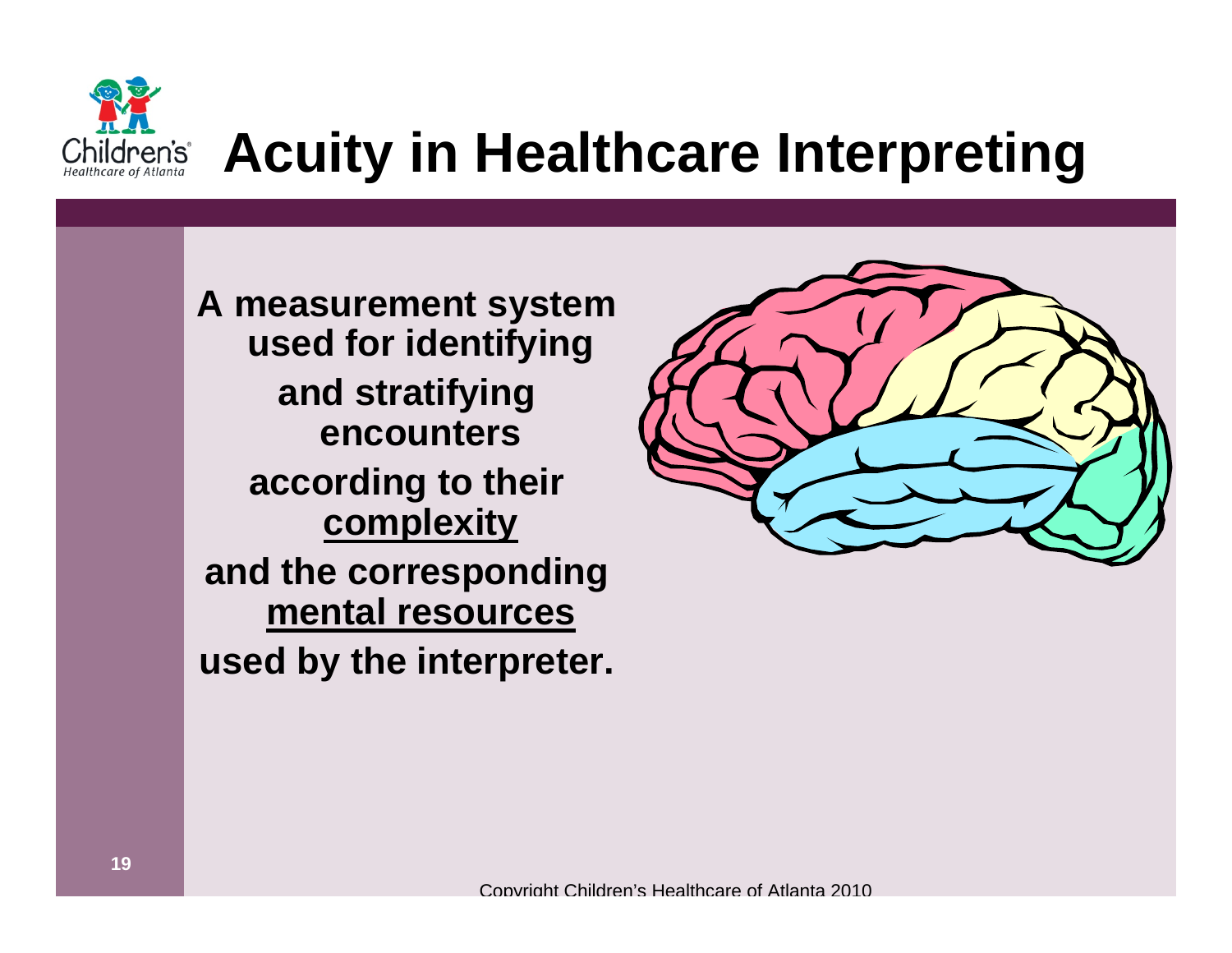

### *Children's Resources Used by Interpreter*

- **Decision-making skills**
- **Concentration skills**
- **Overall "brain fuel"**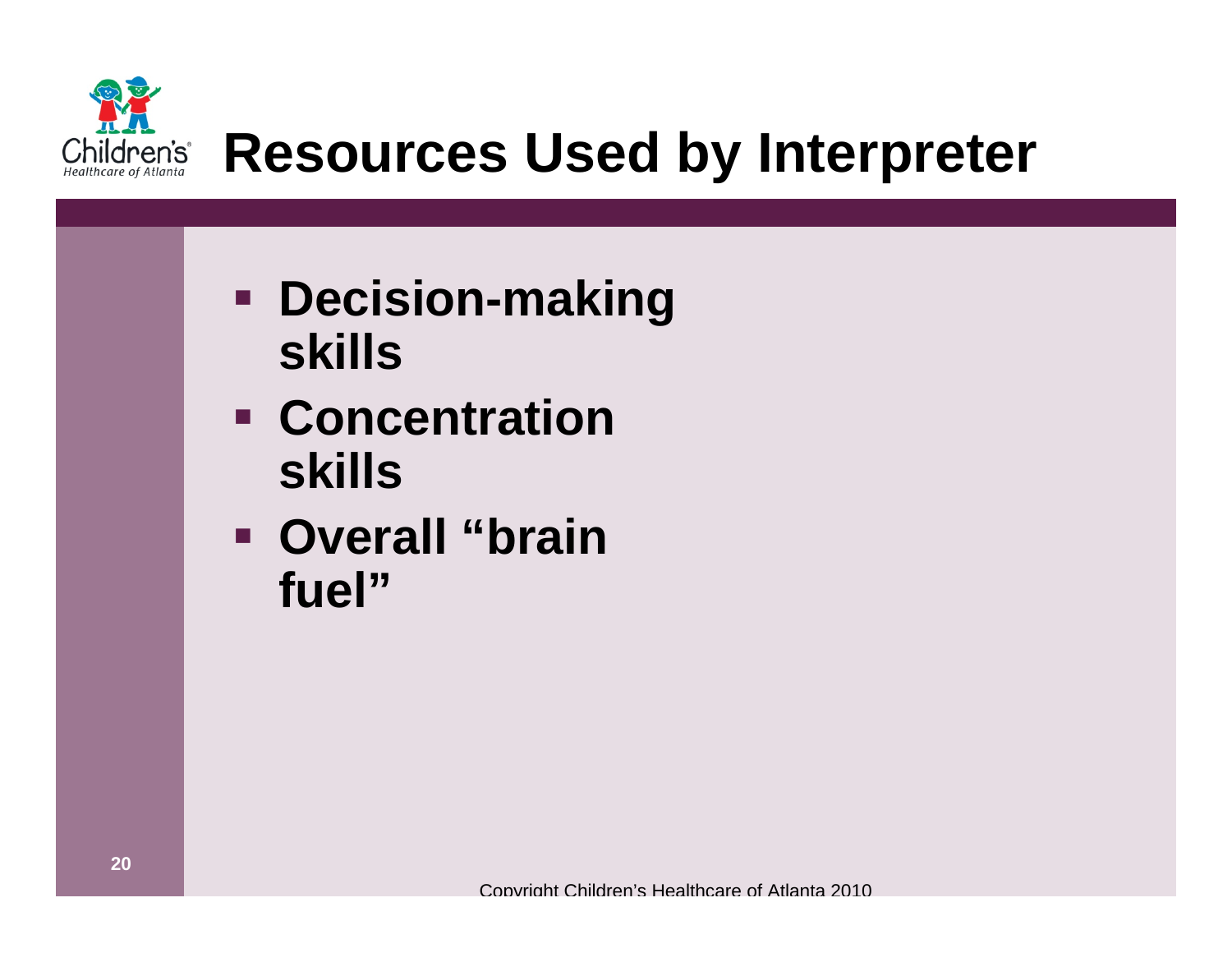

**"Occupational stress and illness, or work satisfaction and effectiveness, arise from an interactive dynamic between the challenges (demands) presented by work tasks in relation to the resources (controls or decision latitude) that workers bring to bear in response to job demands."**

**Robert Karasek (1979) and Torres Theorell (Karasek & Theorell, 1990):**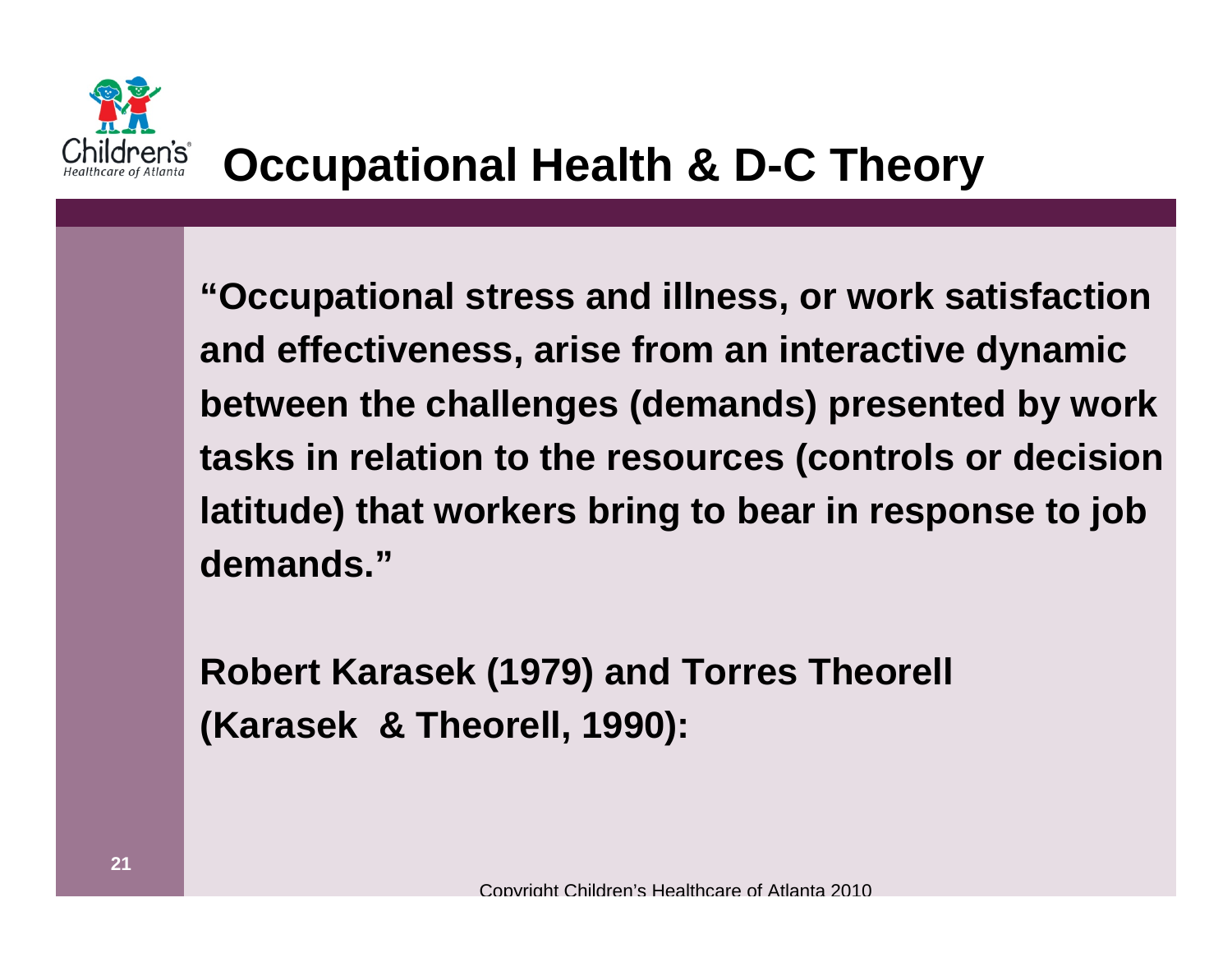

**"Demands: Environmental, interpersonal, Demands: paralinguistic, and intrapersonal**

**Controls: Skills, decisions, and other resources that an interpreter may bring to bear in response to the demands presented by a given work assignment. "**

**(Dean and Pollard)**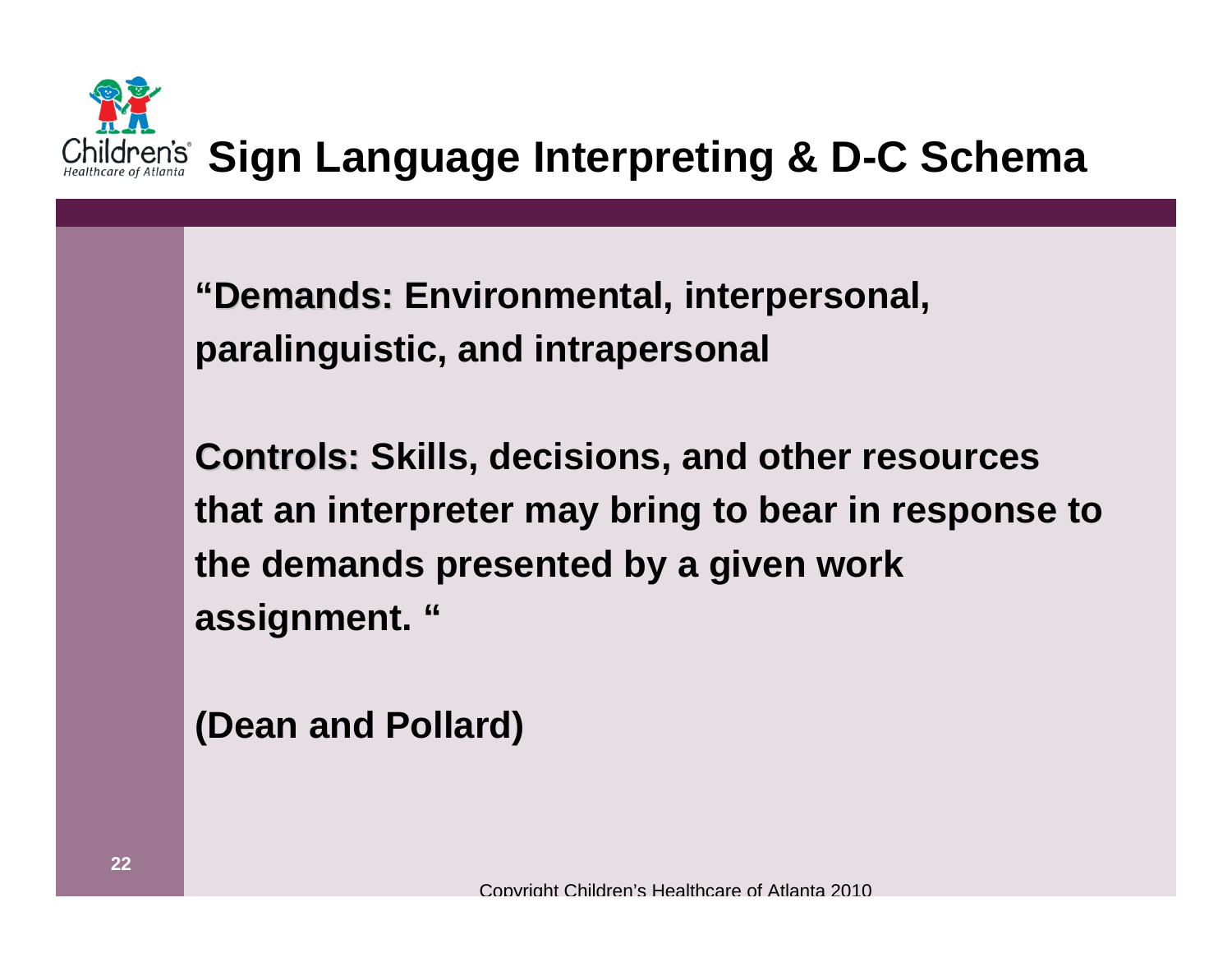

# Factors Affecting Acuity in Healthcare Interpreting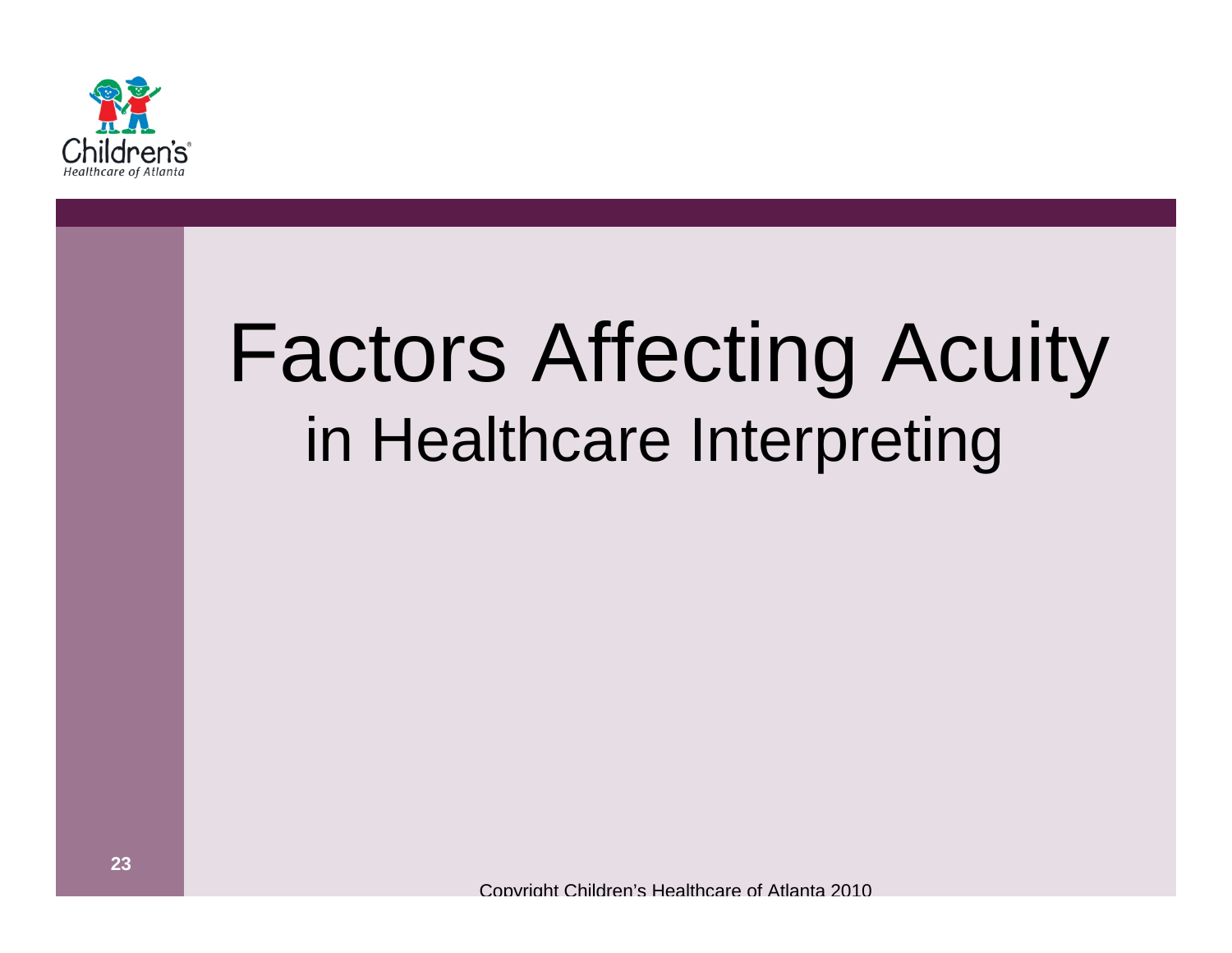

### **Communication**

### **Sensory**

#### **Physical**

### **Emotional**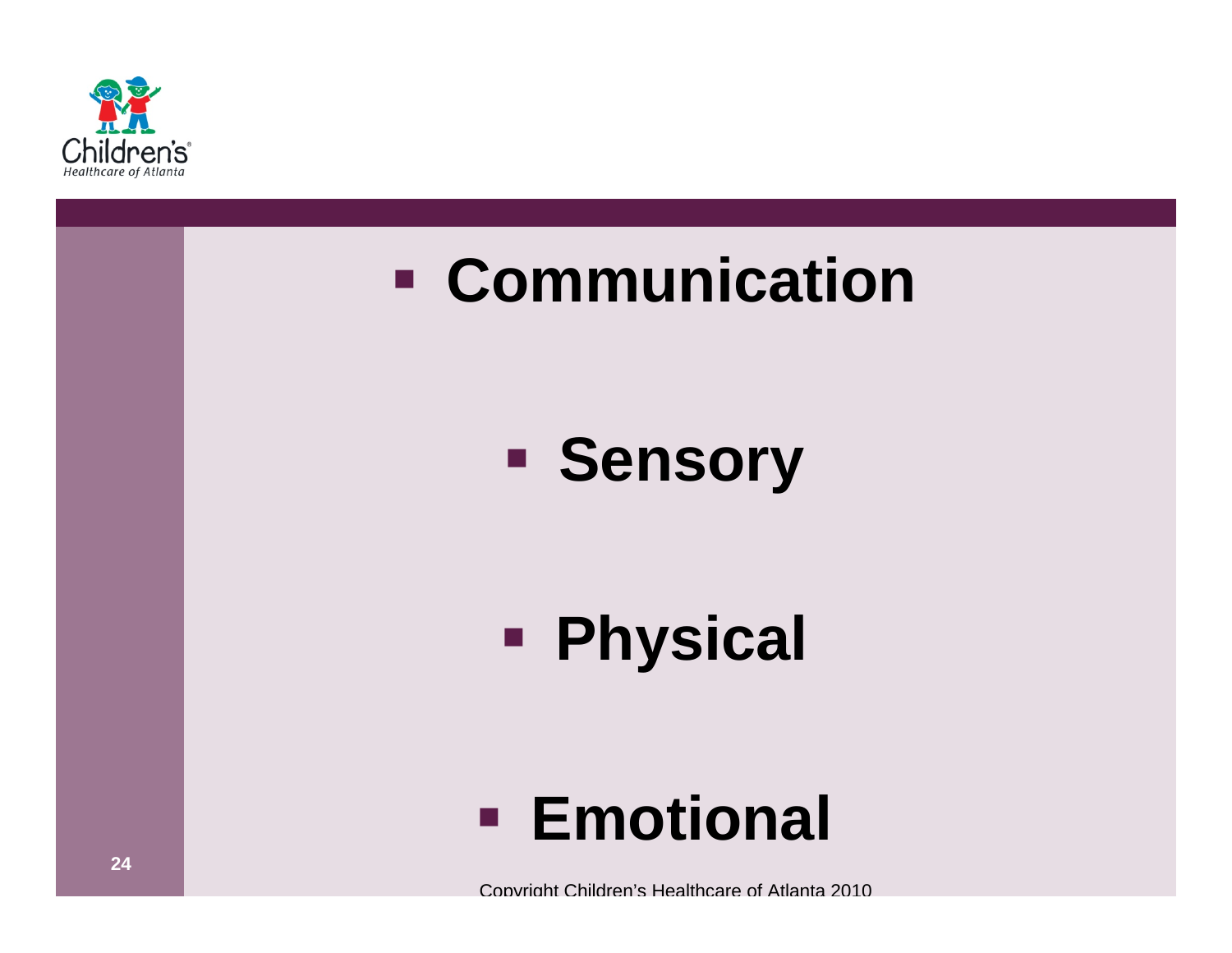

# **Communication factors** $\bullet$  $\bullet$  $\bullet$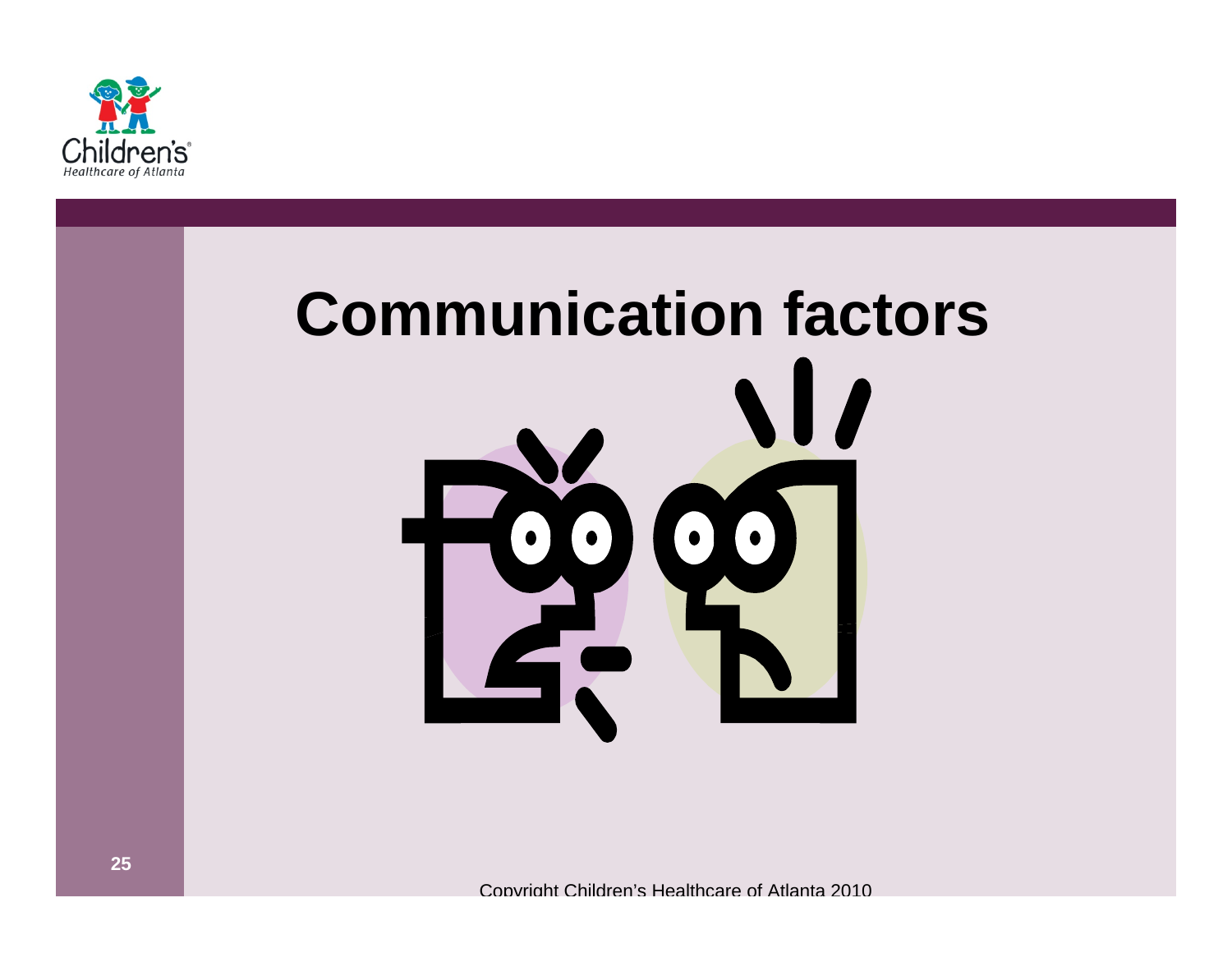

- $\blacksquare$ **Parties interrupt the interpreter**
- $\blacksquare$ **Parties interrupt themselves**
- $\blacksquare$ **Parties do not pause**
- $\blacksquare$  **Parties pause before the thought is complete**
- $\blacksquare$  **Parties unorganized in thought and speaking**
- $\blacksquare$  **Parties use excess of "hybridized" language**
- $\blacksquare$  **Parties merge in and out of two languages**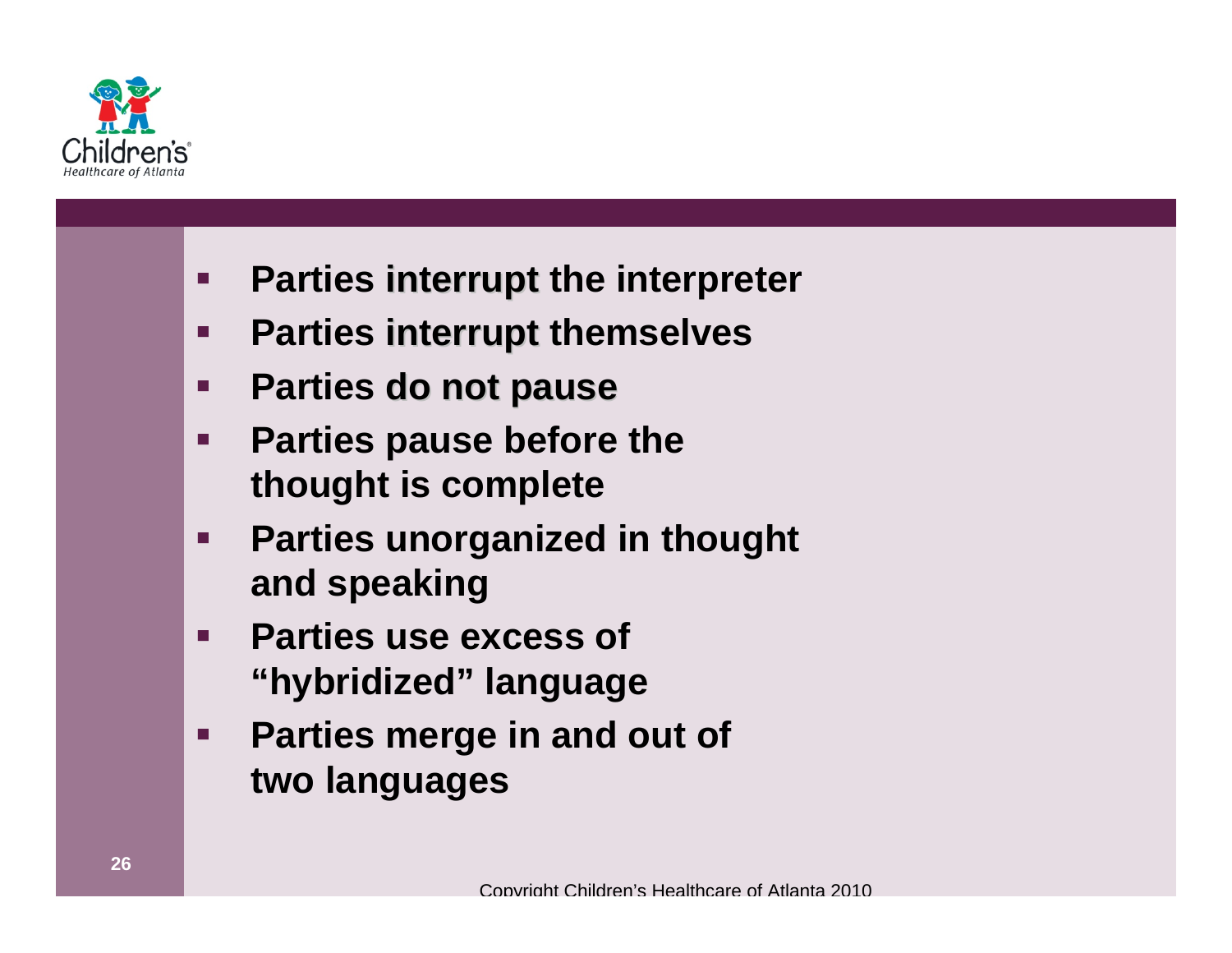

- $\blacksquare$ **Parties have unfamiliar accent**
- $\blacksquare$ **Parties slur words**
- $\blacksquare$ **Parties speak unclearly**
- $\blacksquare$ **Parties mumble, talk in low voice**
- $\blacksquare$ **Parties have speech impediment**
- $\blacksquare$  **Parties uses excess of technical terms**
- $\blacksquare$  **Parties use inappropriate or high register**
- $\blacksquare$ **Parties use excess of jargon**
- $\blacksquare$  **Parties refer to implicitly cultural information**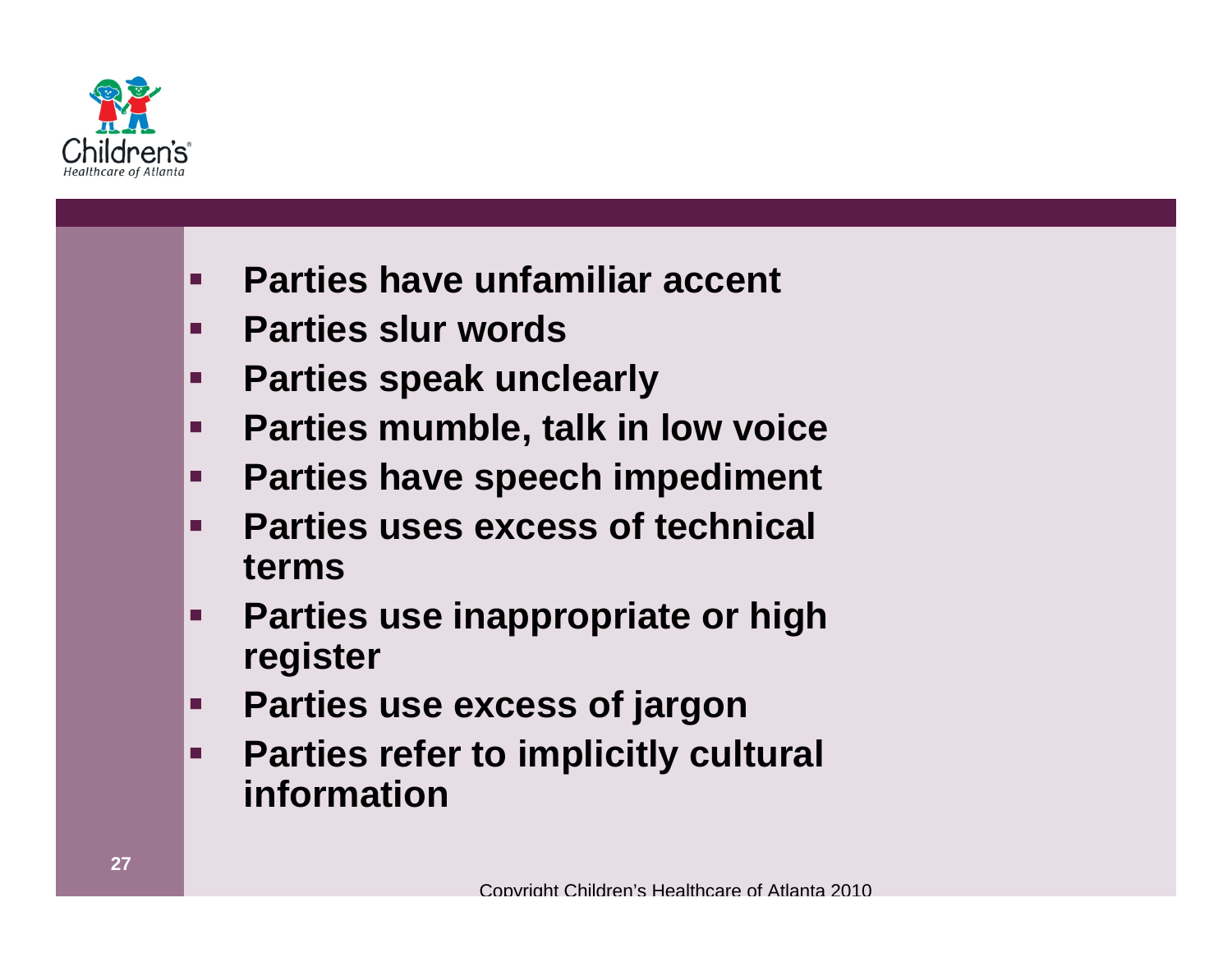

#### **Multiple parties—**

#### **Some need interpreter, some don't; some share a common language, some don't.**

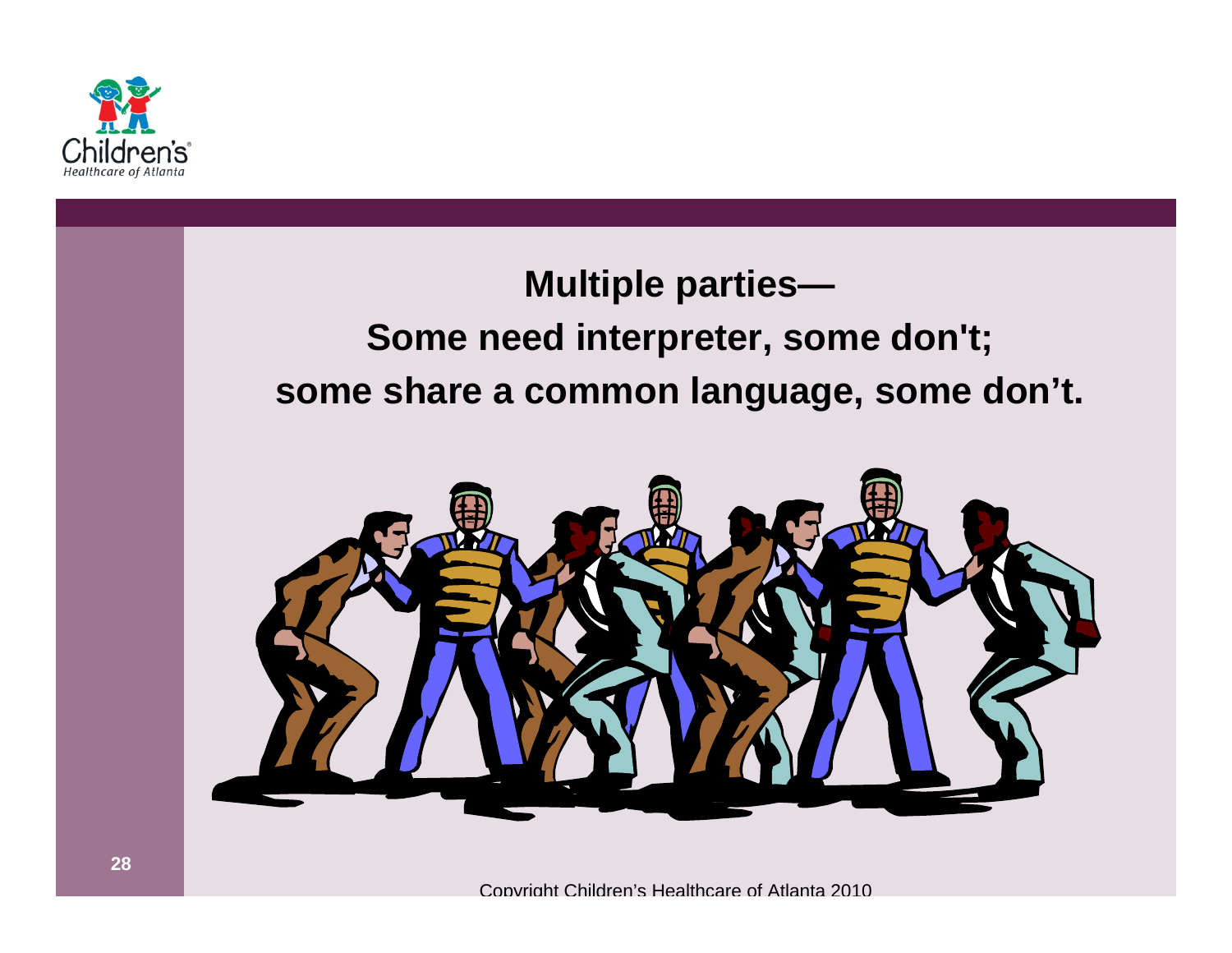

- **Parties have "echo effect" (echolalia) and repeat phrases and words with each exchange**
- **Parties attempt excess of "side conversations" with interpreter**
- **Parties speak indirectly about each other (tell him, tell her)**
- $\blacksquare$  **Parties give seemingly inconsistent or incorrect information (e.g. different health history, wrong directions, wrong resources …)**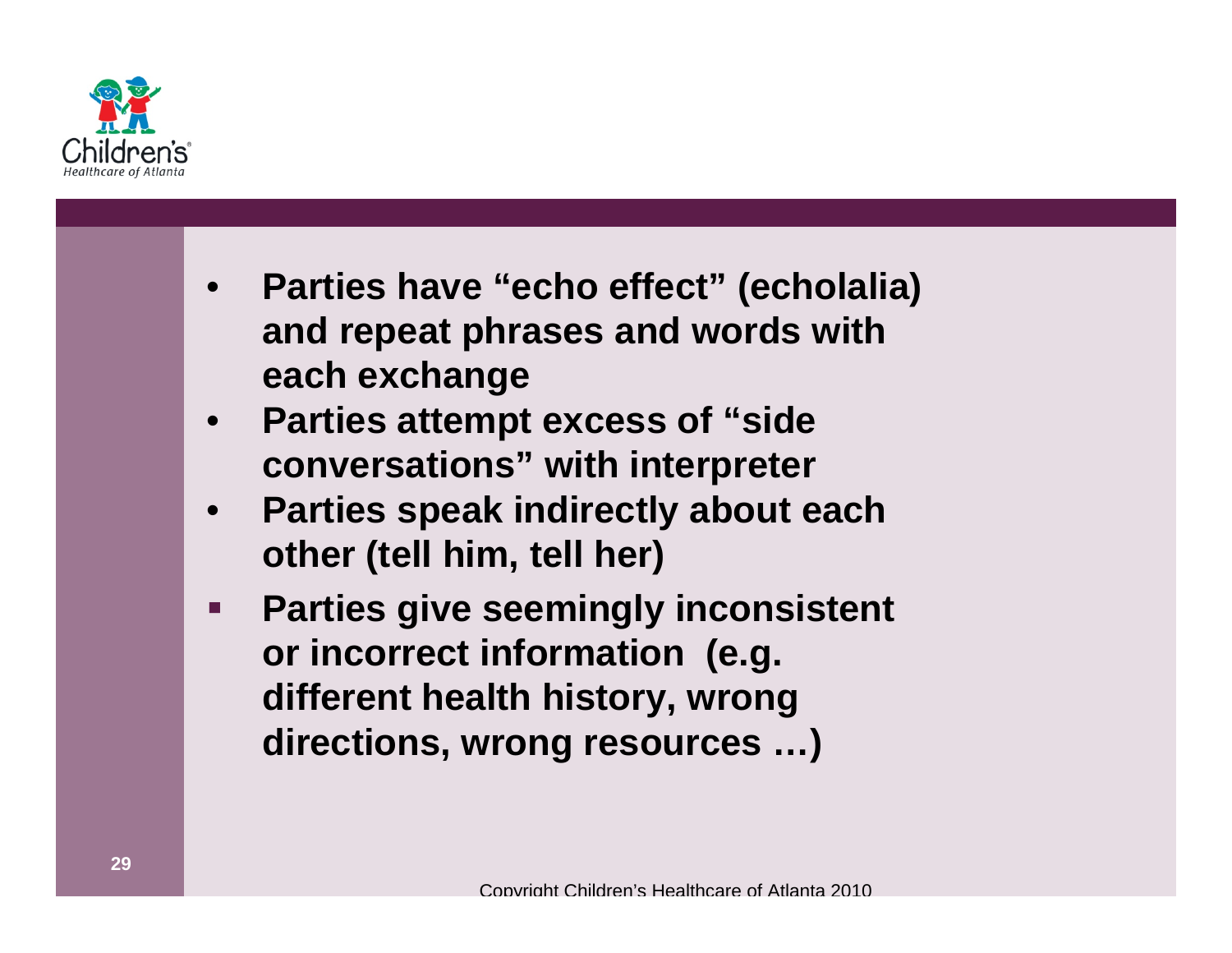

### **Deciding when and if to intervene**

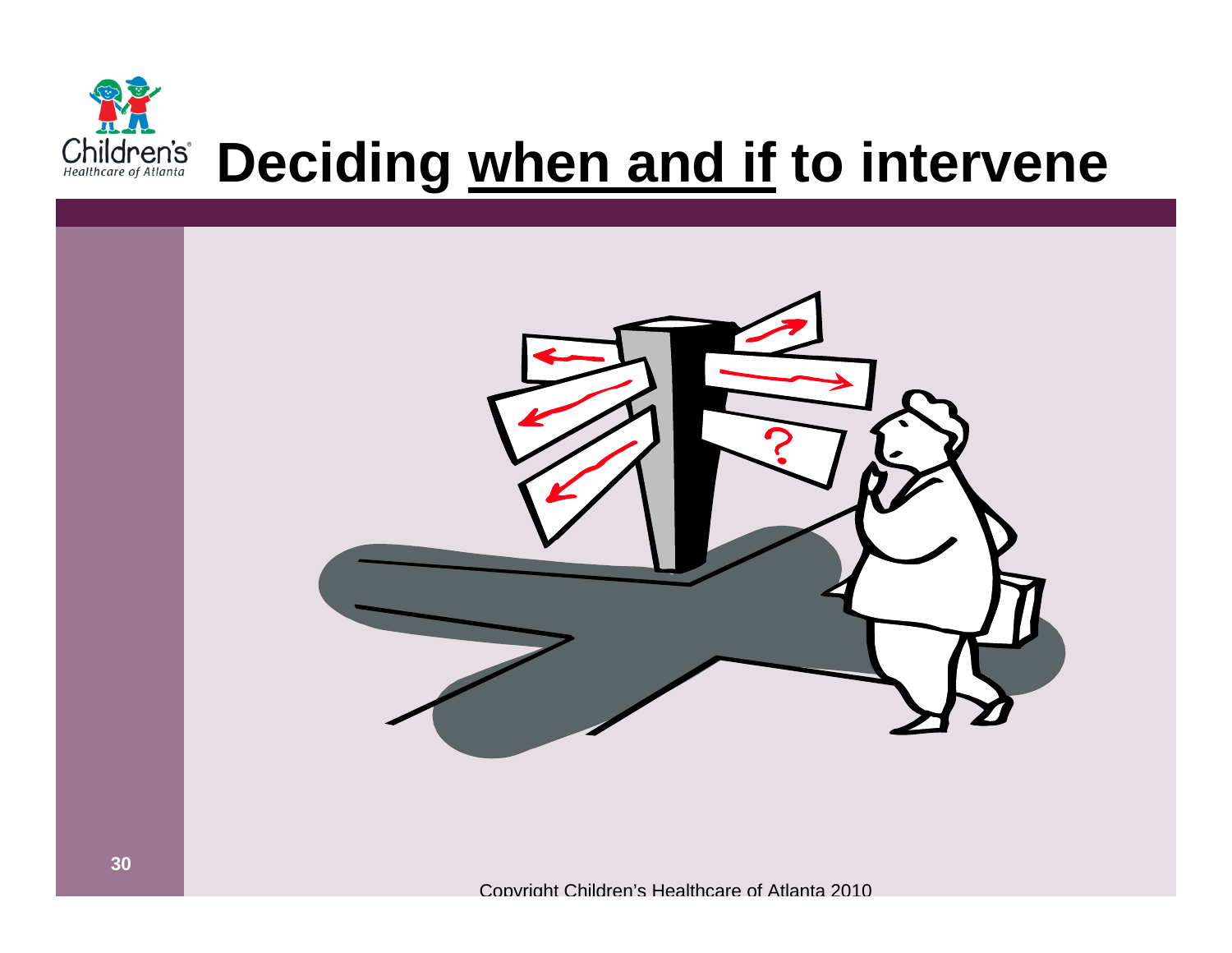

### **Visual Factors**

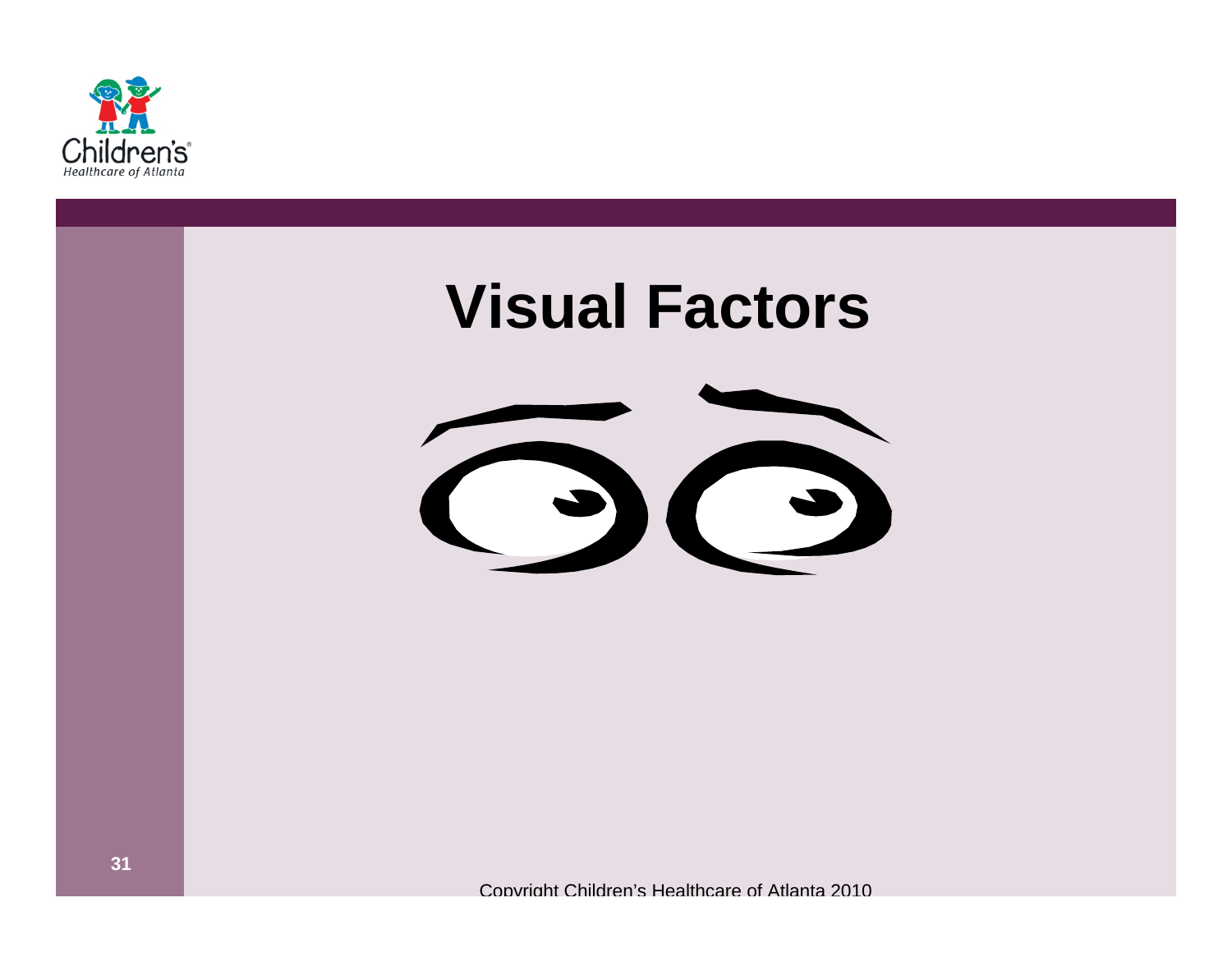

- **Vomit**
- **Bleeding**
- **Suctioning of mucous**
- **Open wounds**
- **Physical deformities**
- **Amputated limbs**
- **Dying or deceased patient**
- **Delivery of a live, healthy infant**
- **Delivery of sick, deformed or deceased infant**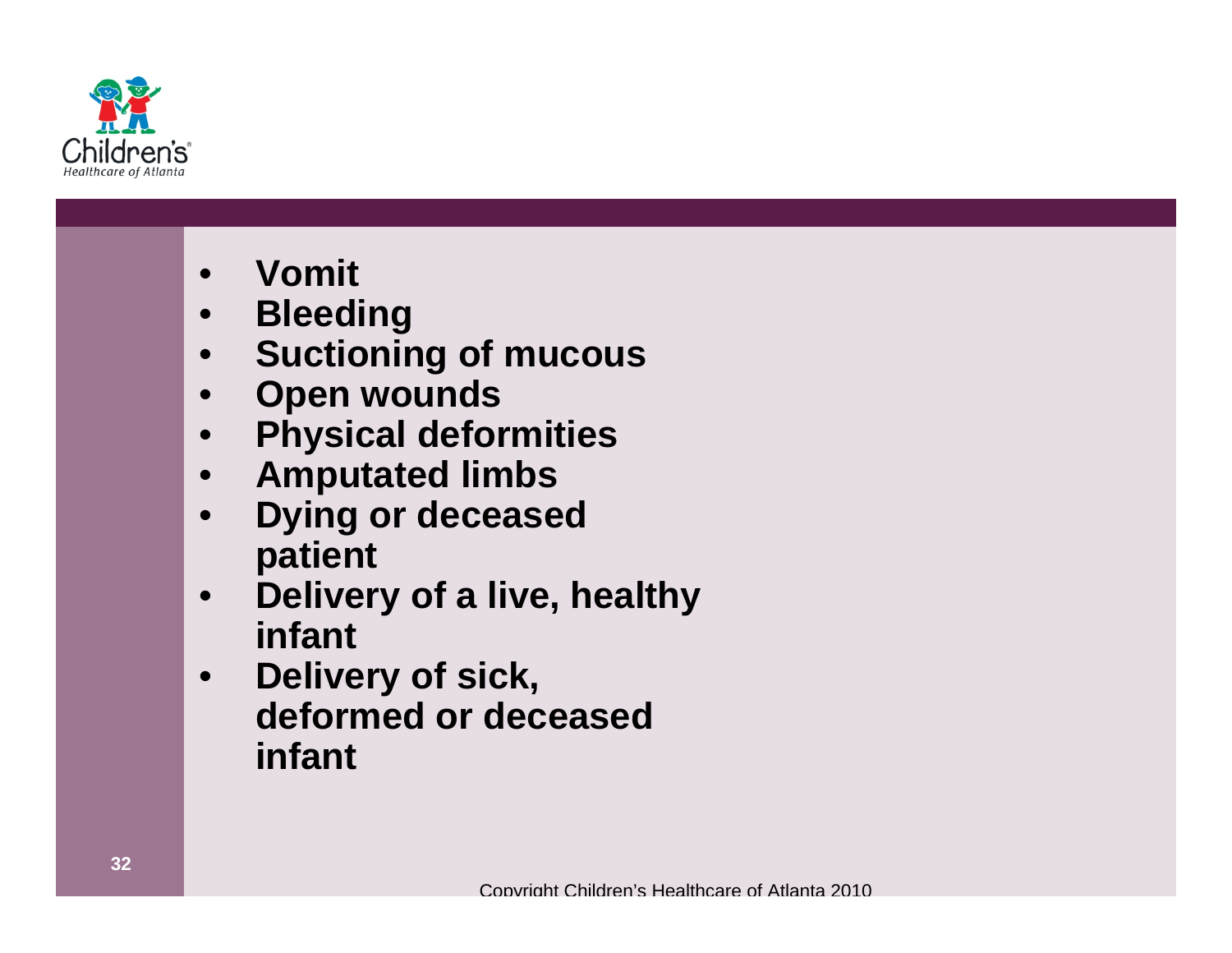

- **Surgical procedure in progress**
- **Gunshot wound**
- **Cardiac arrest**
- **Respiratory arrest**
- **Code in progress**
- **Injuries as result of abuse**
- **Deteriorating body parts**
- **Severe burns, blistering, and treatment**
- **Car accident w/ severe wounds**
- **Cockroach in patient room**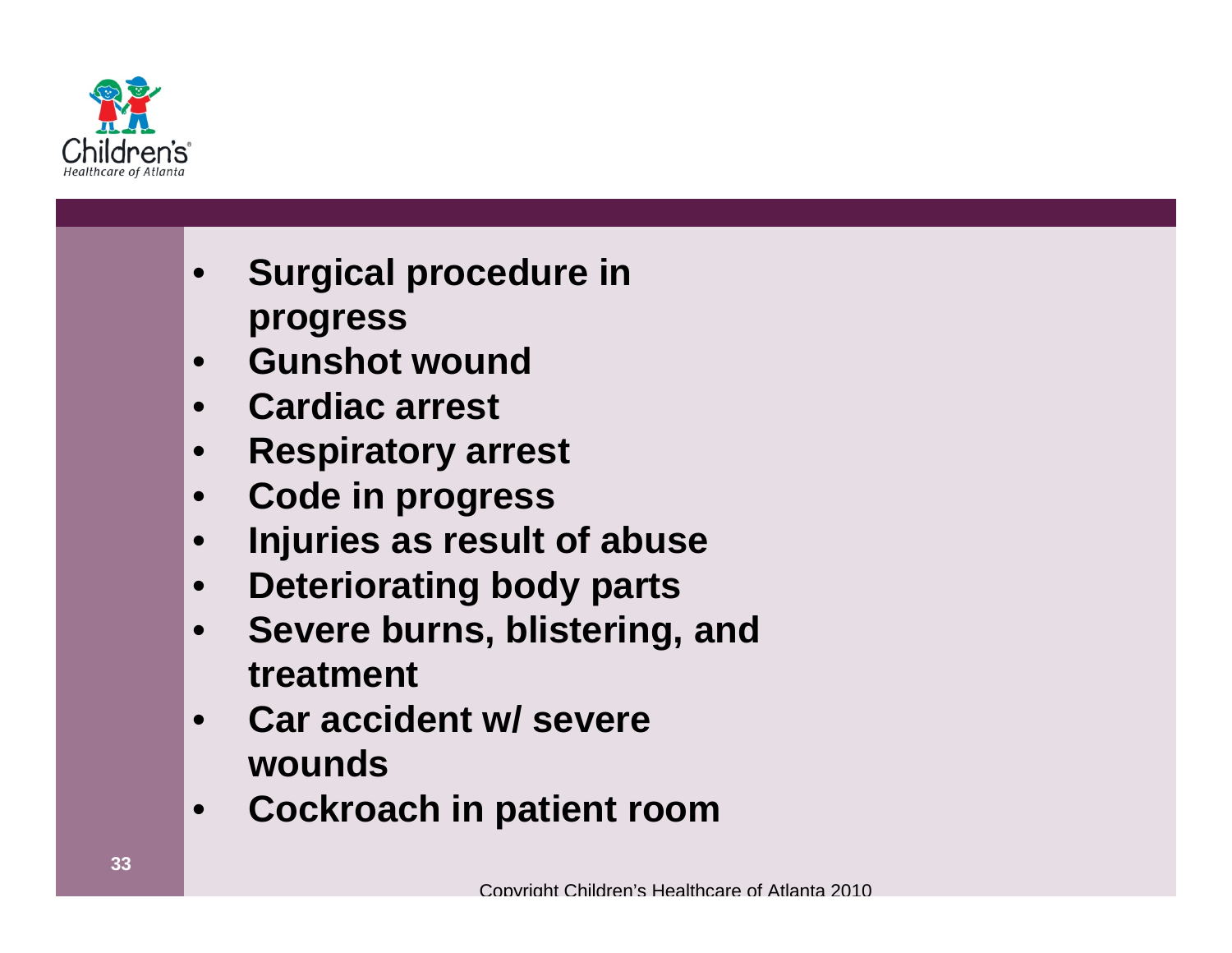

### **Auditory Factors**

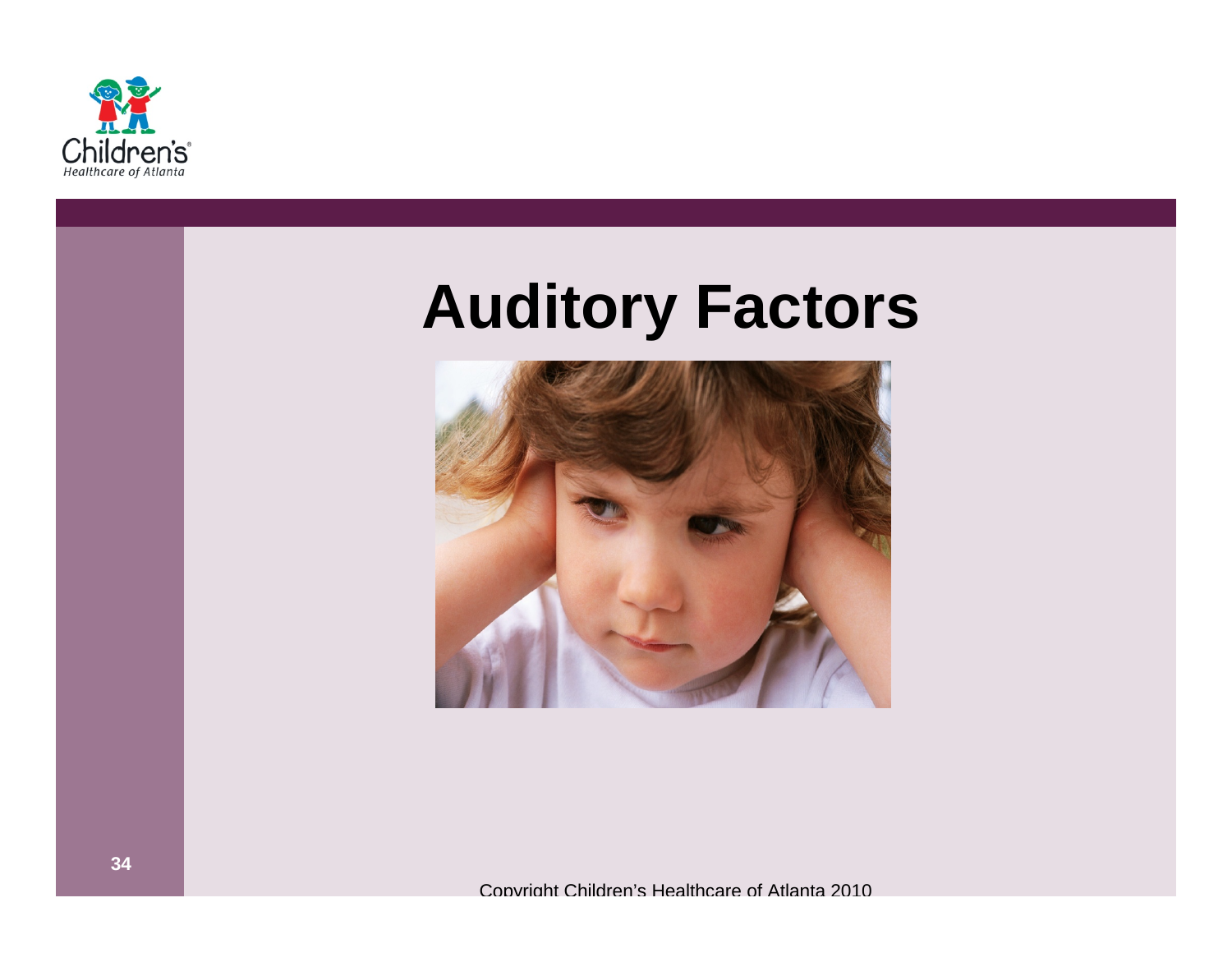

- **Crying, screaming child**
- **Construction noise**
- **Phones ringing (w/ ring tones)**
- **Honking of cars outside**
- **Alarming of medical equipment**
- **Television or radio (w/ news programs, soap operas, game shows, talk shows, cartoons, etc)**
- **Simultaneous, secondary conversation inside of patient room**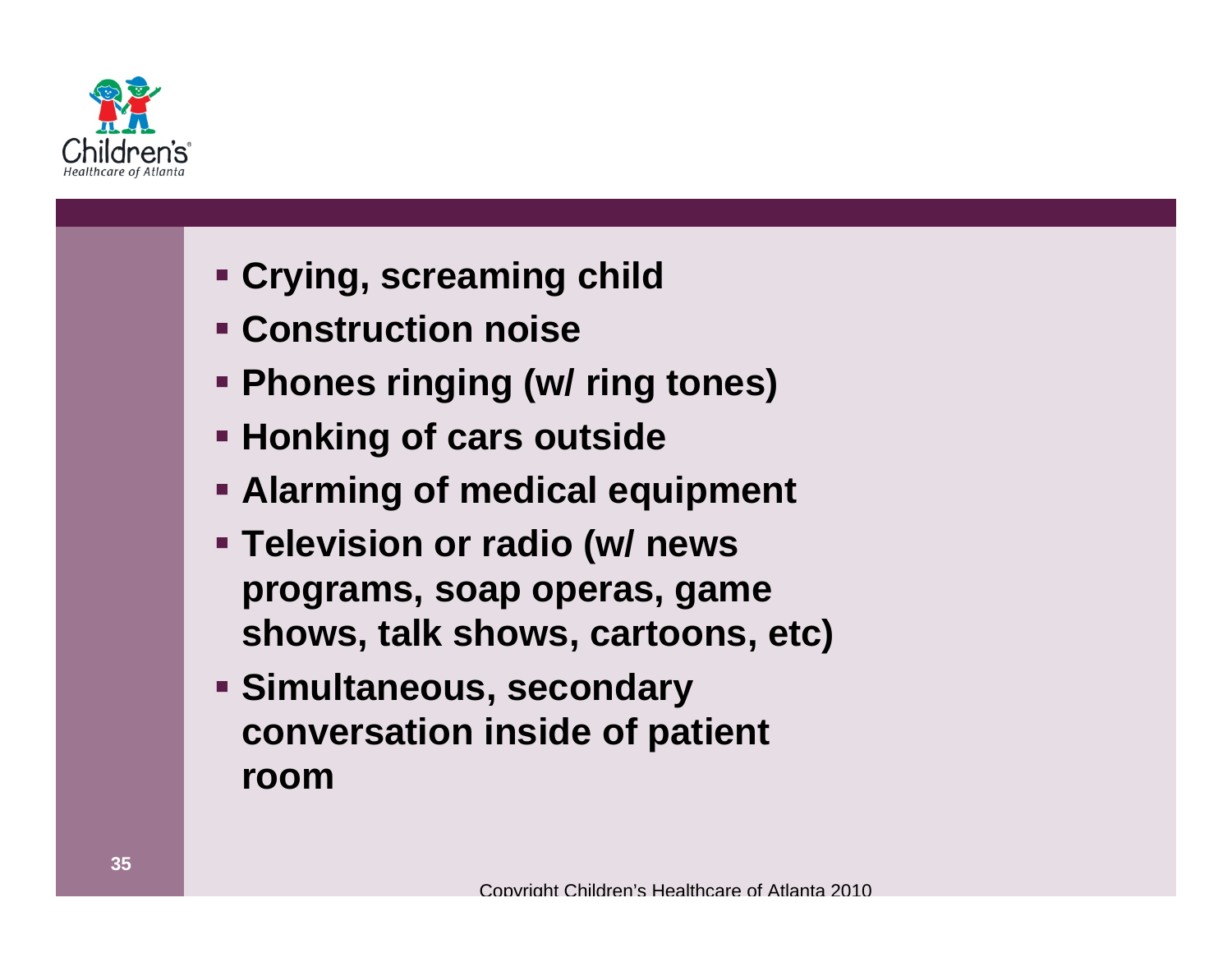

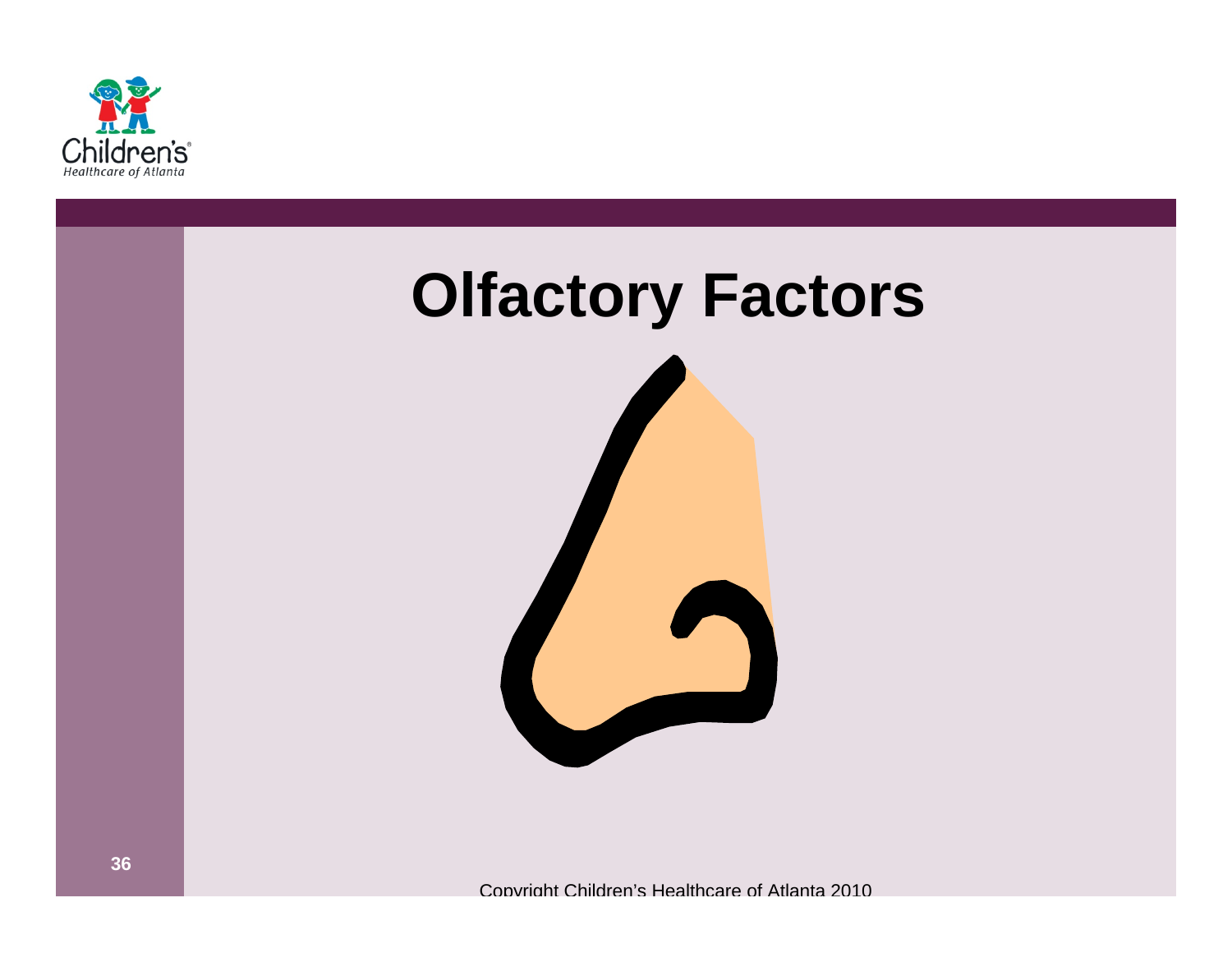

- **Feces, bedpan, portable toilet**
- **Soiled diaper odors**
- **Scent of infection**
- **Odd food odors**
- **Chemical, heavy perfume**
- **Medication odors**
- **Bodily perspiration odors**
- **Unidentifiable odd odors**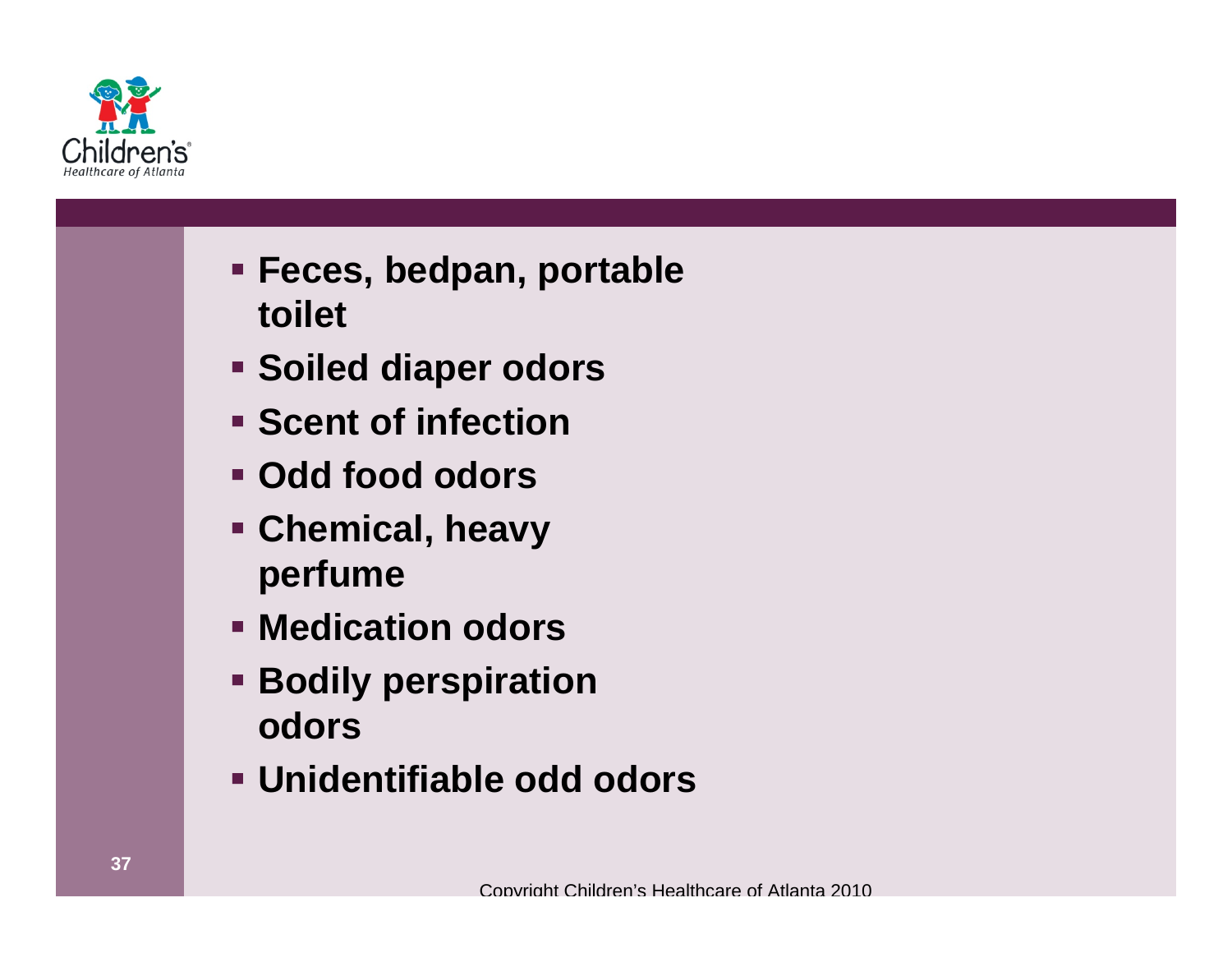

### **Physical Distractions**

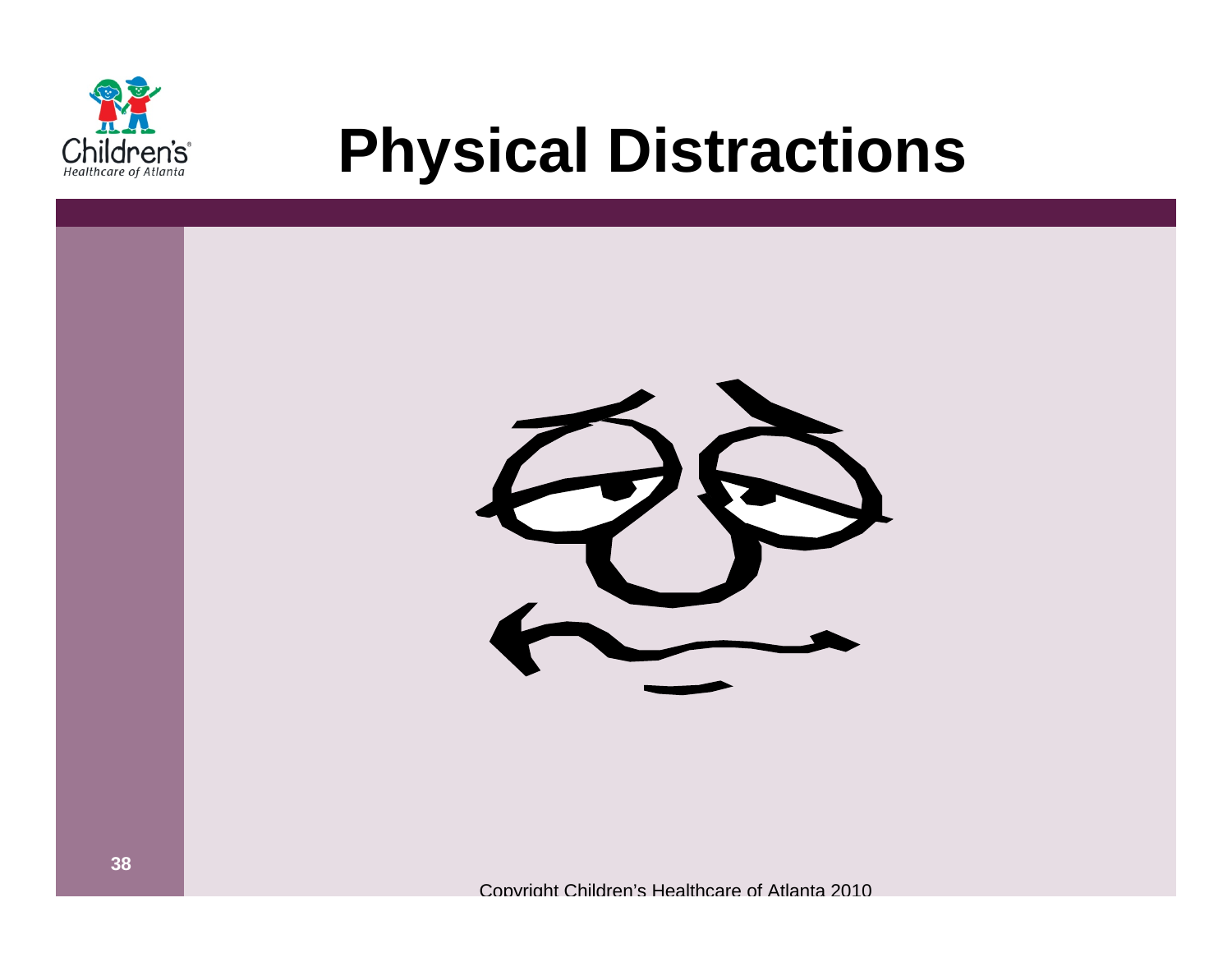

- **Temperature too hot, interpreter sweating**
- **Temperature too cold, interpreter shivering**
- **Example 1 Interpreter tired**
- **Interpreter hungry**
- **Example 1 Interpreter needs to use restroom**
- **Interpreter in physical pain**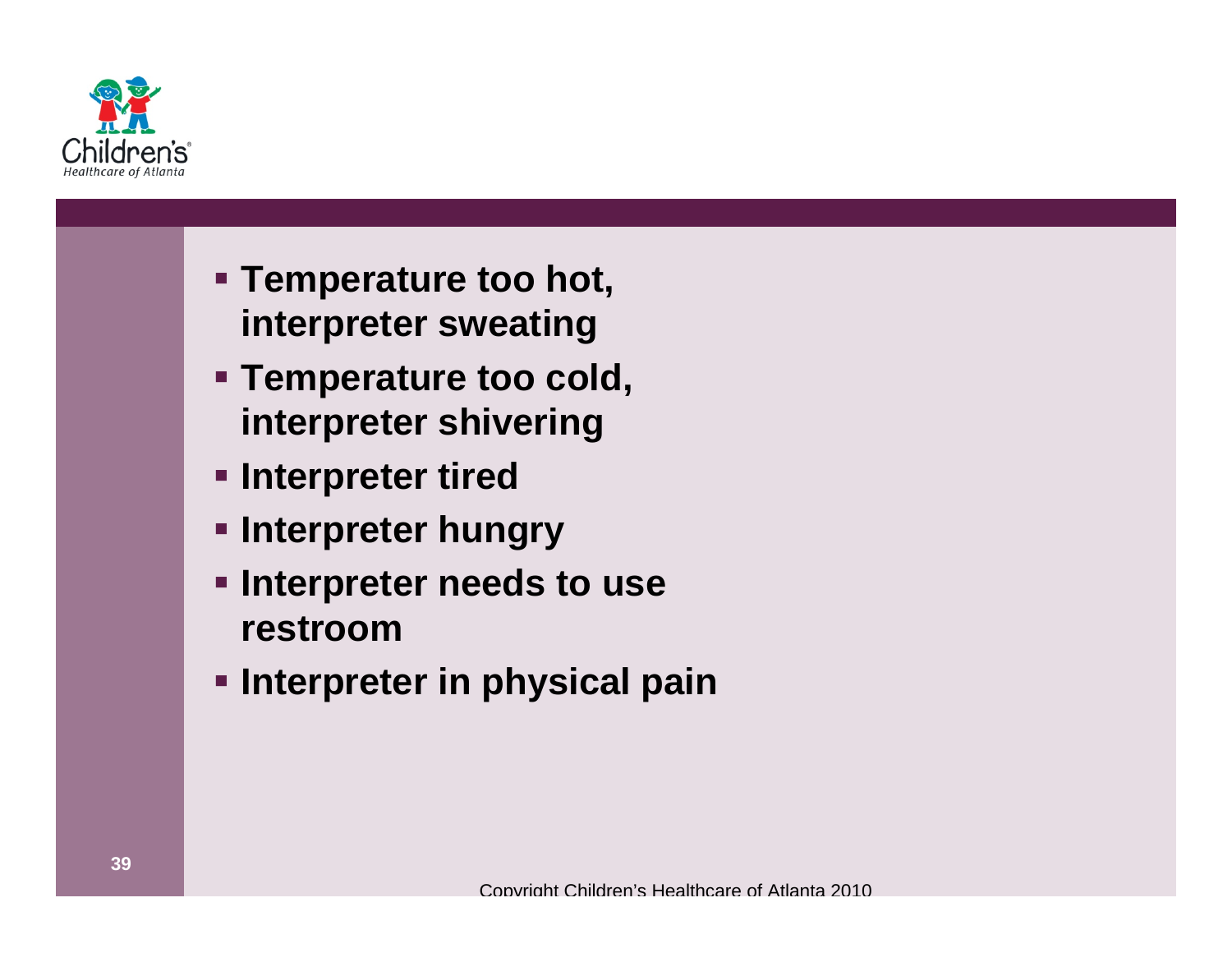

### **Emotional factors Emotional factors**

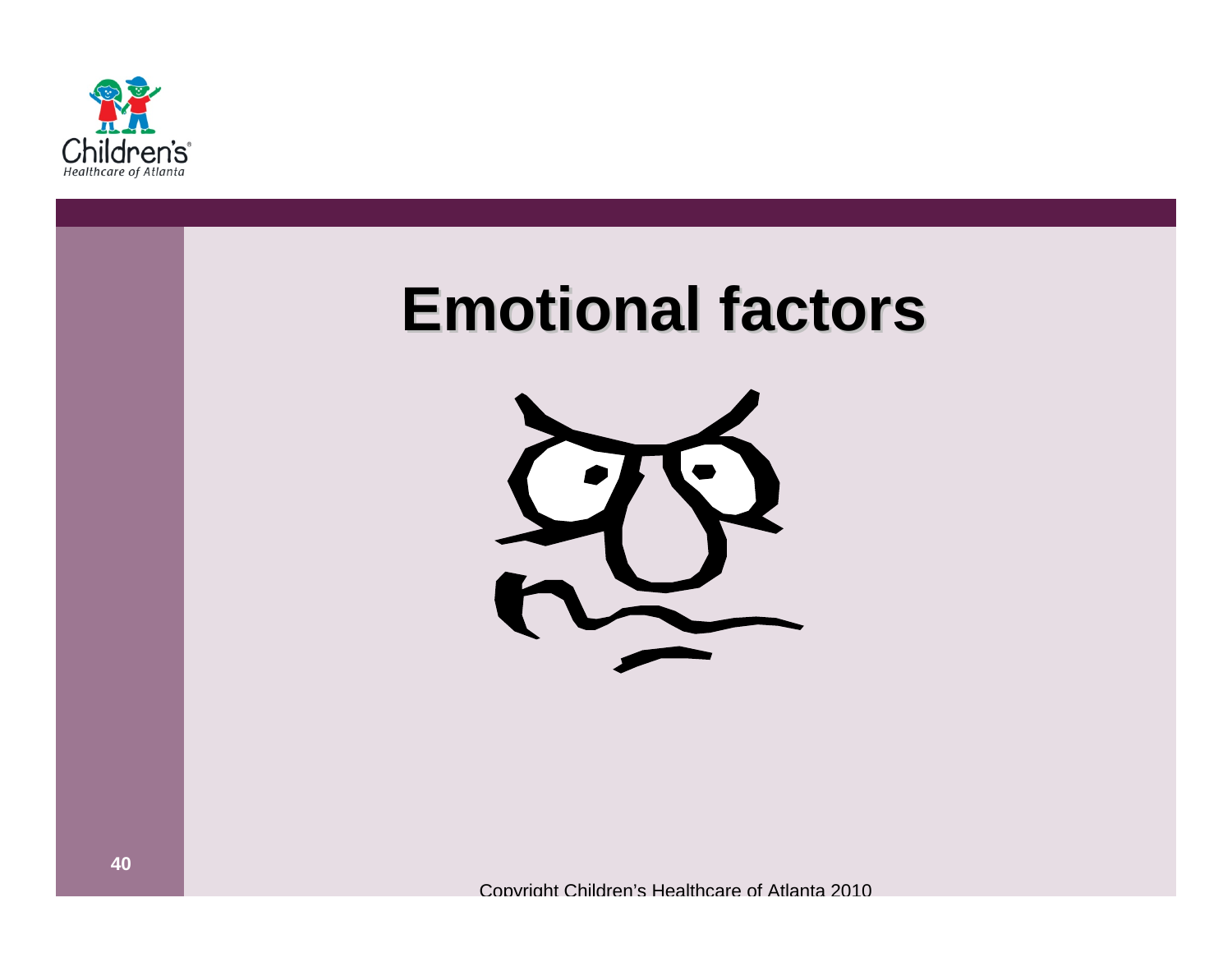

- **Patient, family is crying**
- **Staff, providers are crying**
- **Family is angry, hostile**
- **Staff, providers are angry, hostile**
- **Parties are indirectly/directly pejorative**
- **Vicarious trauma**
- **Internalized response**
- $\blacksquare$ **Relief**
- **Sadness**
- $\blacksquare$ **Joy**
- $\blacksquare$ **Anger**
- $\blacksquare$ **Shock**
- $\blacksquare$ **Fear**
- $\blacksquare$ **Surprise**
- $\blacksquare$ **Guilt**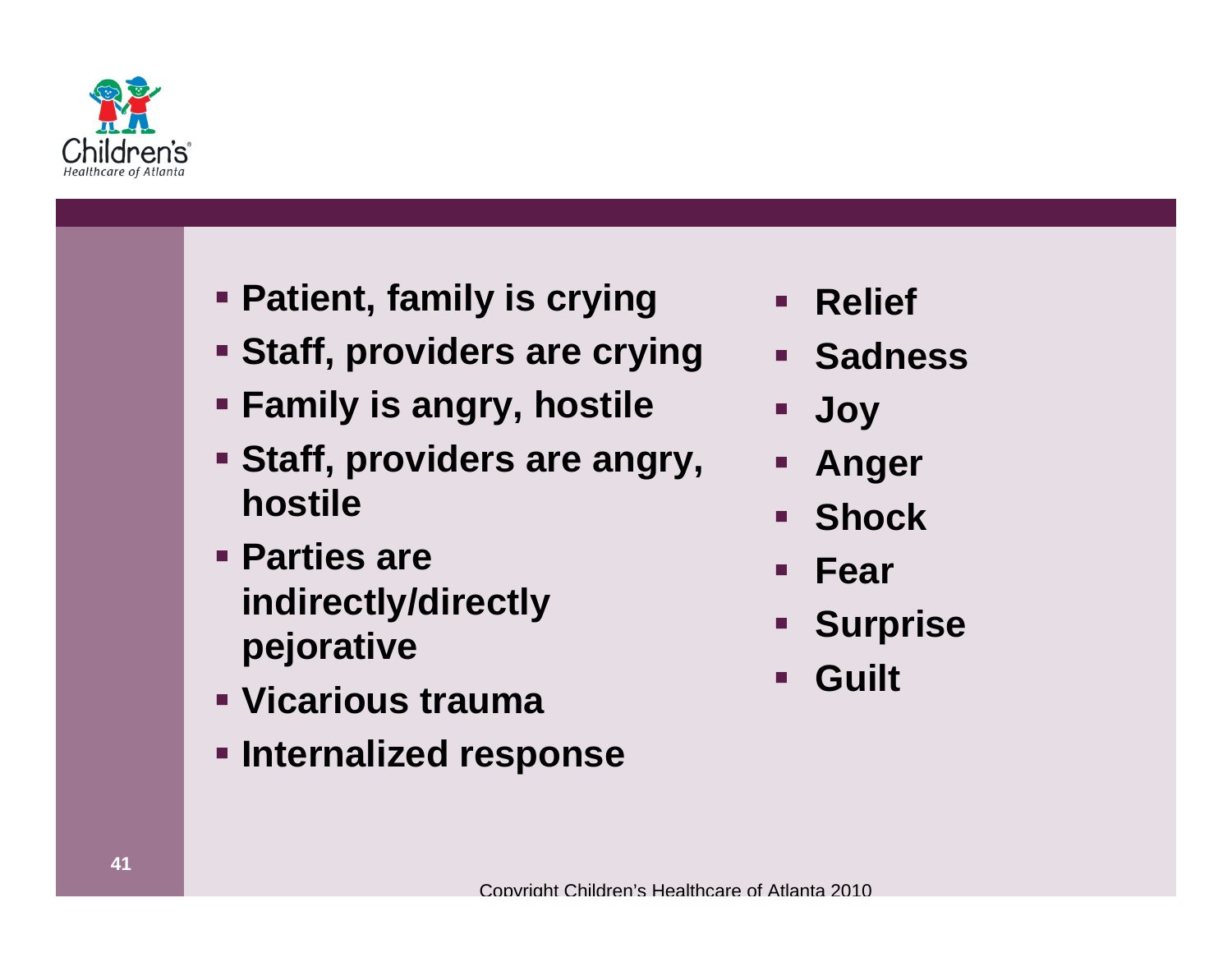

### **So, Just How Much of One's Brain is Occupied by the Factors?**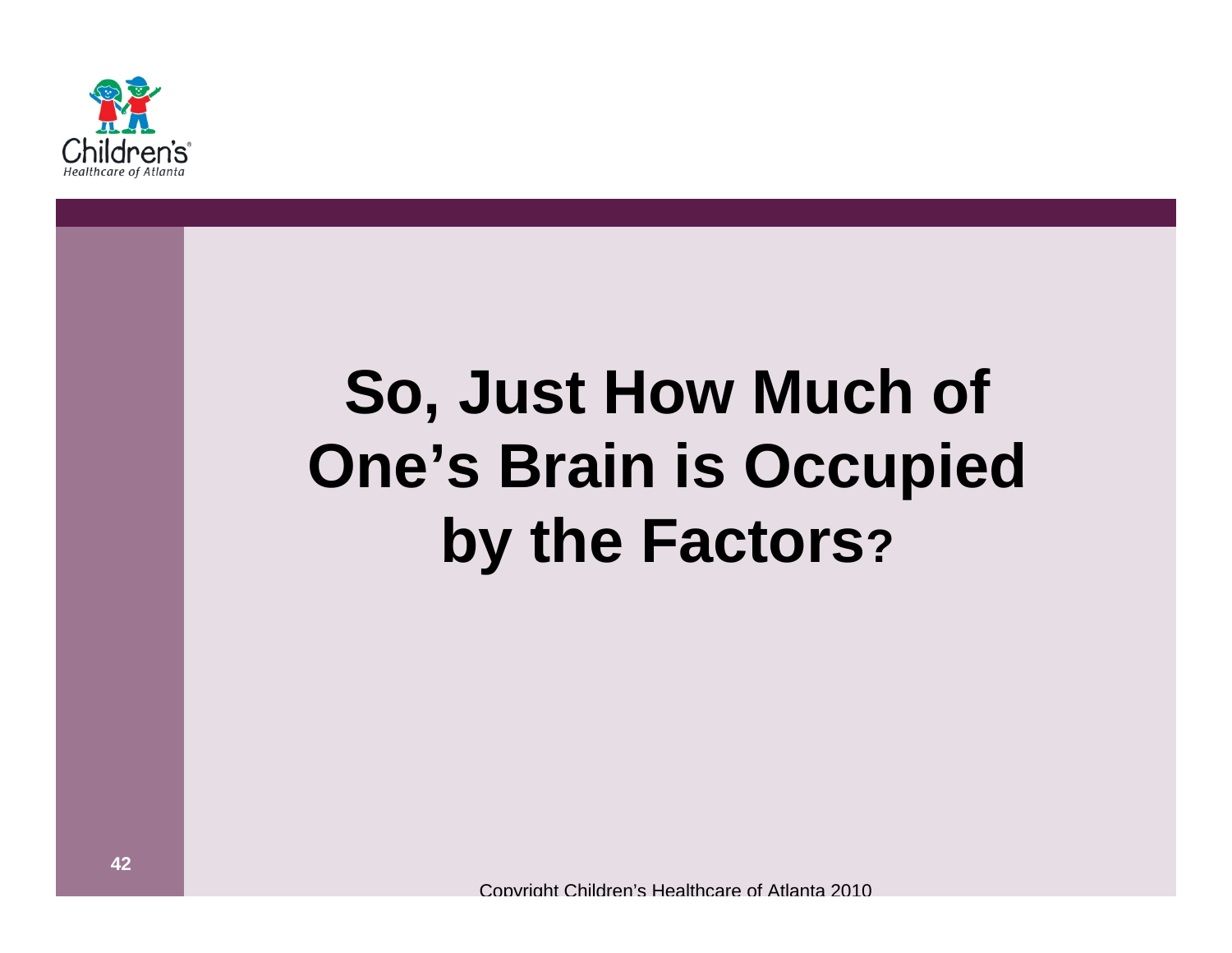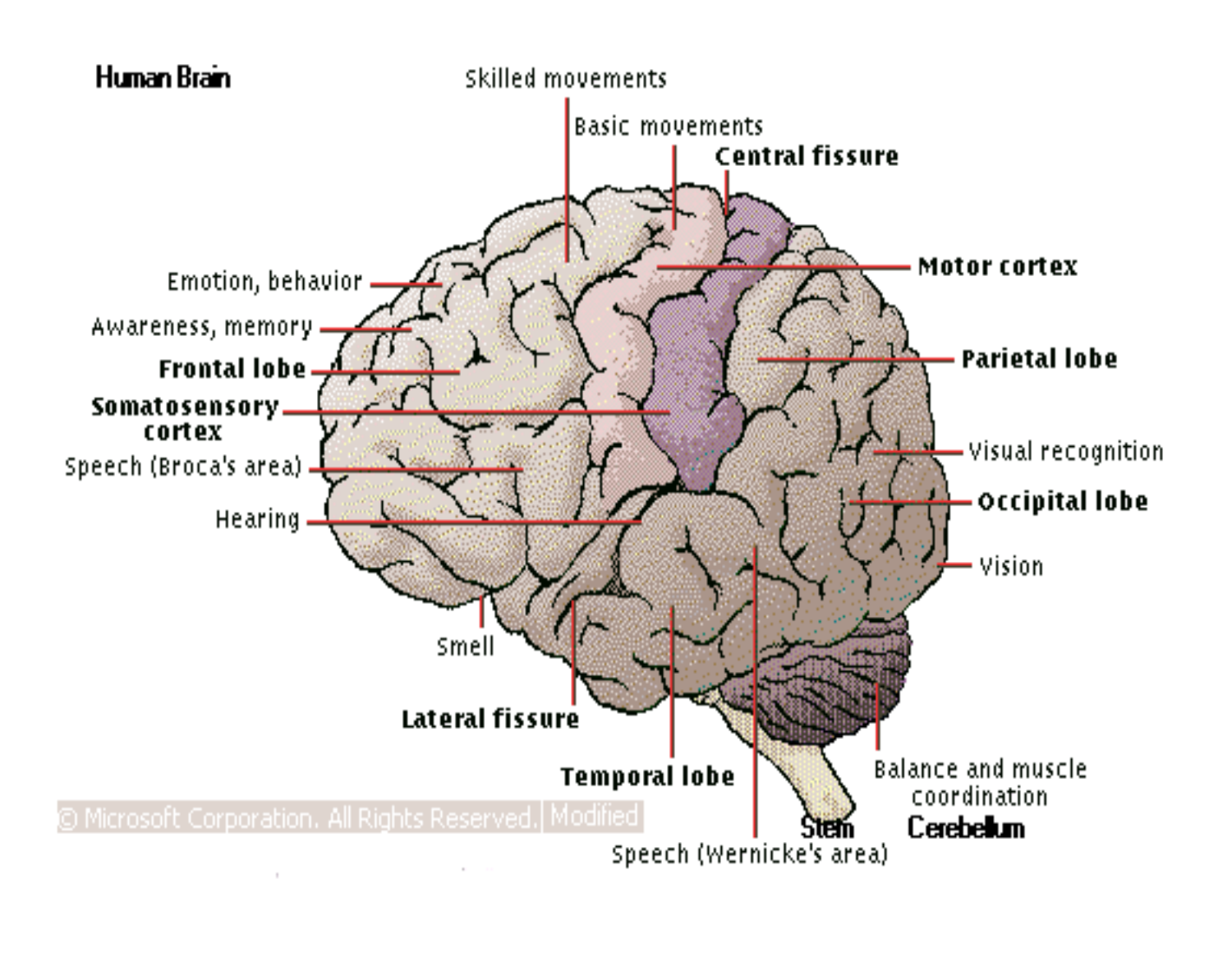

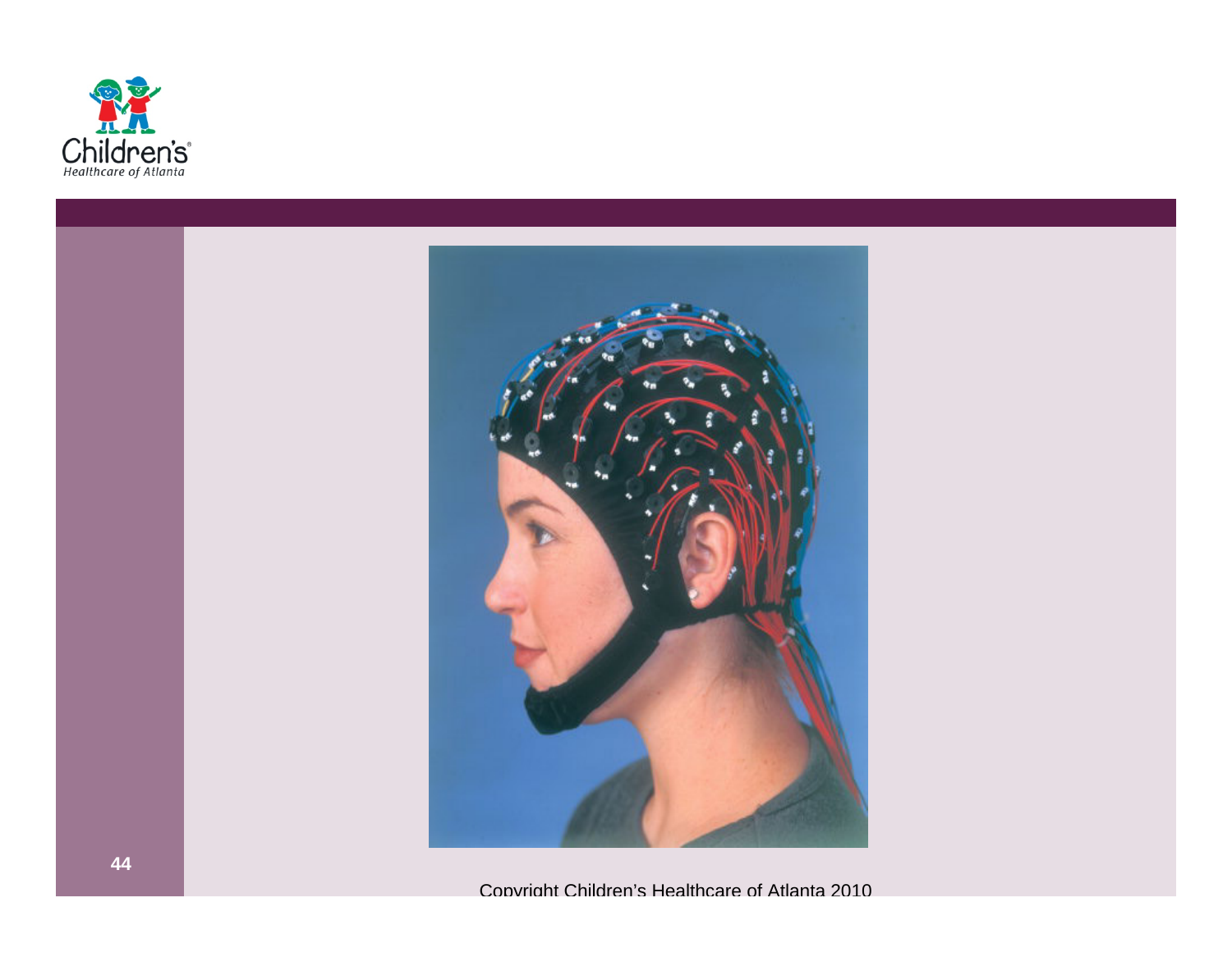



Copyright Children's Healthcare of Atlanta 2010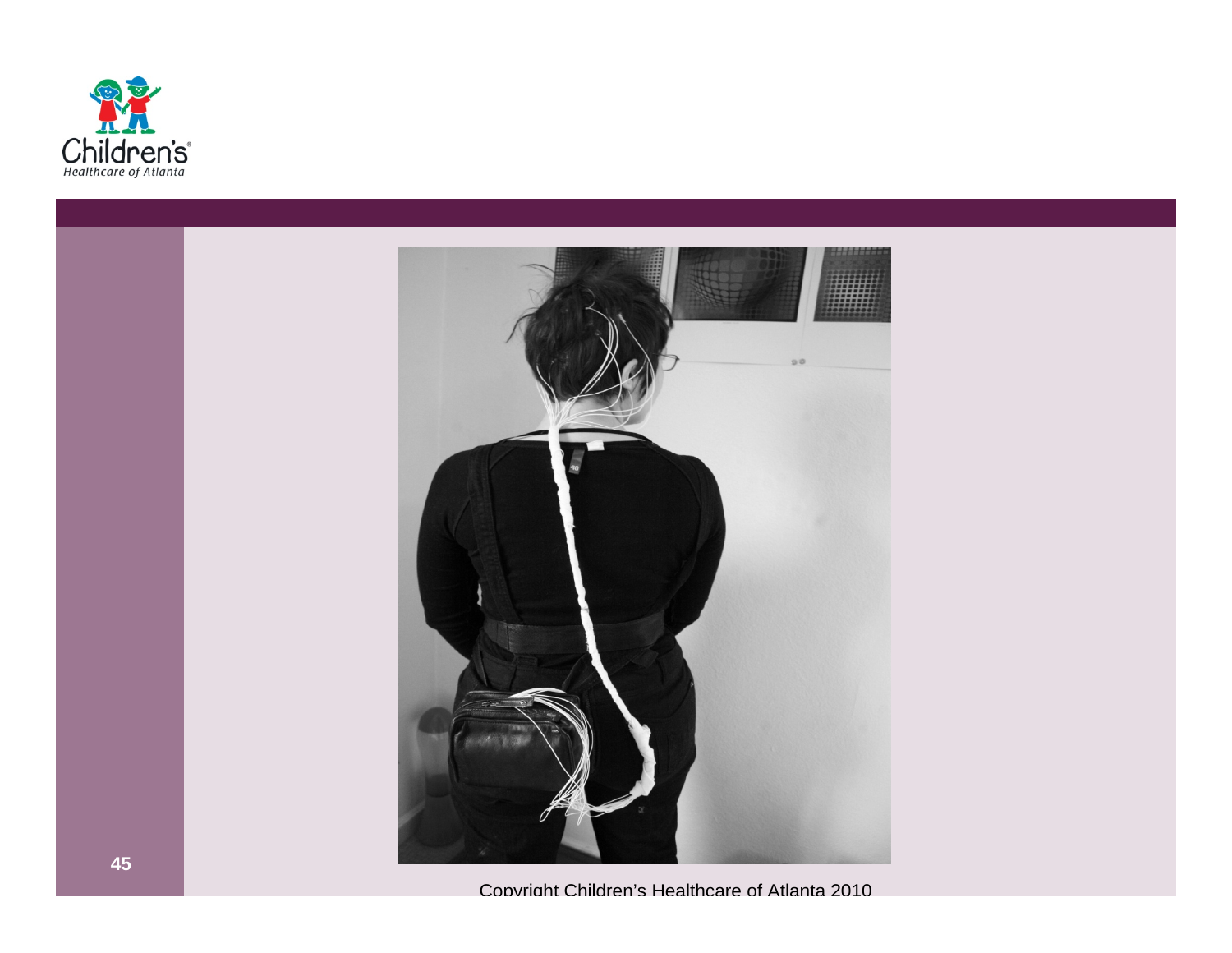

"Nursing classification systems were first identified in the staffing needs in the hospital setting (Prescott, 1991).

Traditionally, they have been used in the inpatient setting to determine staffing needs by shift, and used in the budgeting process to determine nursing hours of care per patient day. In 1998, the American Nurses Association convened a panel of experts to address issues related to safe and appropriate staffing (Gallagher, Kany, Rowell, & Peterson, 1999).

# The panel proposed that staffing<br>focus on intensity and complexity of care rather<br>than on hours spent with the patient."

Source: Nurs Econ 22(2):58-63, 2004. © 2004 Jannetti Publications, Inc .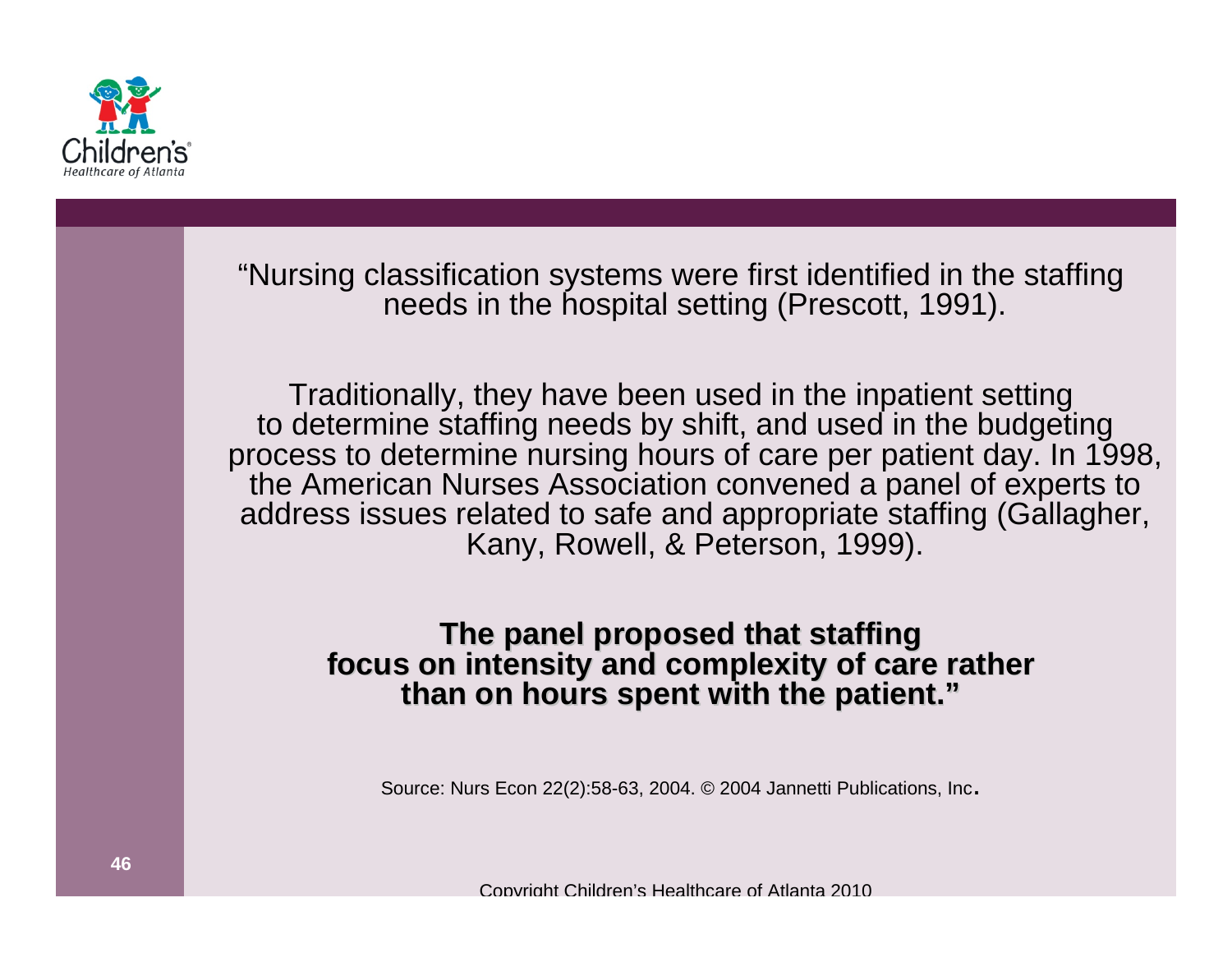Children's **Acuity in Healthcare Interpreting** 

| Level 1                                                                               | Level <sub>2</sub>                                                          | <b>Level 3</b>                                                             | <b>Level 4</b>                                                              |
|---------------------------------------------------------------------------------------|-----------------------------------------------------------------------------|----------------------------------------------------------------------------|-----------------------------------------------------------------------------|
| <b>Communication:</b>                                                                 | <b>Communication:</b>                                                       | <b>Communication:</b>                                                      | <b>Communication:</b>                                                       |
| Zero                                                                                  | Low                                                                         | Moderate                                                                   | High                                                                        |
| <b>Sensory:</b>                                                                       | <b>Sensory:</b>                                                             | <b>Sensory:</b>                                                            | <b>Sensory:</b>                                                             |
| Zero                                                                                  | Low                                                                         | Moderate                                                                   | <b>High</b>                                                                 |
| <b>Physical:</b>                                                                      | <b>Physical:</b>                                                            | <b>Physical:</b>                                                           | <b>Physical:</b>                                                            |
| Zero                                                                                  | Low                                                                         | Moderate                                                                   | High                                                                        |
| <b>Emotional:</b>                                                                     | <b>Emotional:</b>                                                           | <b>Emotional:</b>                                                          | <b>Emotional:</b>                                                           |
| <b>Zero</b>                                                                           | Low                                                                         | Moderate                                                                   | <b>High</b>                                                                 |
| No need for<br>interventions;<br>communication very<br>clear; formulaic<br>exchanges. | Occasional need for<br>Interventions;<br>communication<br>at risk at times. | Regular need for<br>Interventions;<br>communication<br>frequently at risk. | Constant need for<br>Interventions;<br>communication<br>dangerously at risk |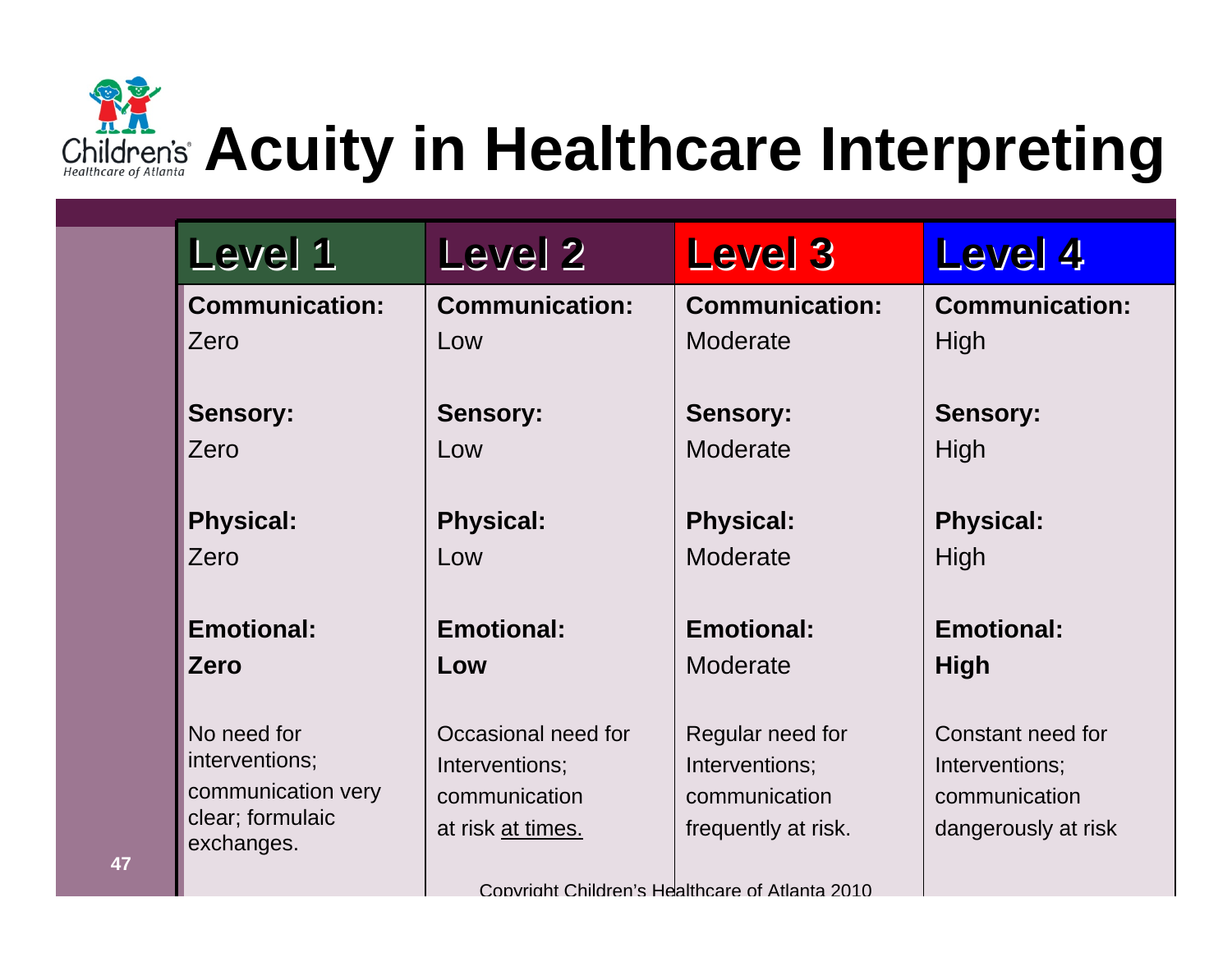

| Level 1        | Level <sub>2</sub> | <b>Level 3</b>                                  | Level 4               |
|----------------|--------------------|-------------------------------------------------|-----------------------|
| Zero<br>acuity | Low<br>acuity      | <b>Moderate</b><br>acuity                       | <b>High</b><br>acuity |
| 1.0            | 1.25               | 1.50                                            | 1.75                  |
|                |                    | Convright Childran's Haalthcare of Atlanta 2010 |                       |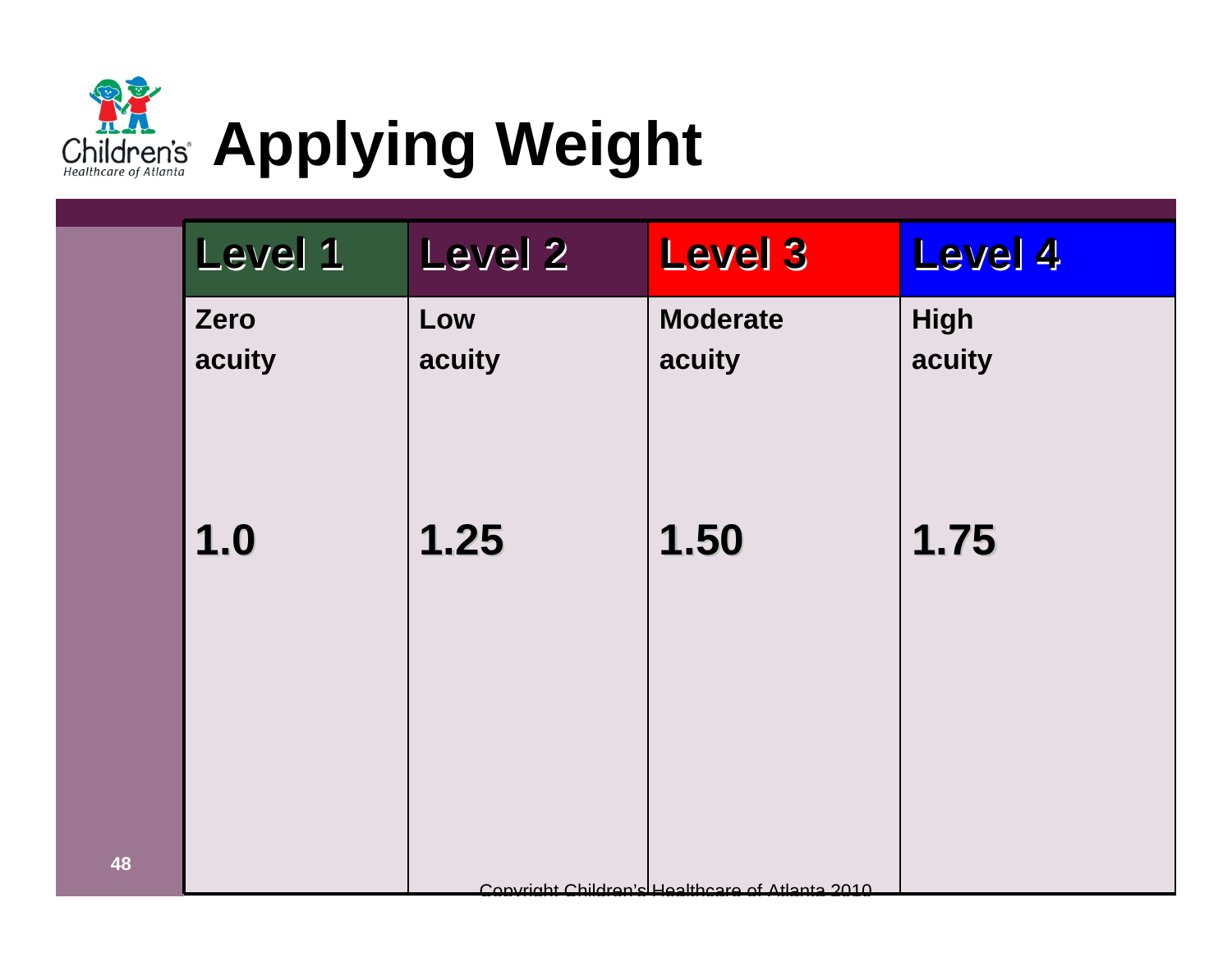#### **Productivity: A Basic Analysis**

|                                            | <b>January</b>     | <b>February</b>    |
|--------------------------------------------|--------------------|--------------------|
| <b>Total Interpreters</b>                  | 10                 | 10                 |
| Total encounters per interpreter           | 200                | 200                |
| <b>Total Encounters (all interpreters)</b> | 2,000              | 2,000              |
| <b>Total time interpreting</b>             | <b>1,000 hours</b> | <b>1,000 hours</b> |
| <b>Total potential time to interpret</b>   | <b>1,600 hours</b> | <b>1,600 hours</b> |
| <b>Total Productivity</b>                  | 63%                | 63%                |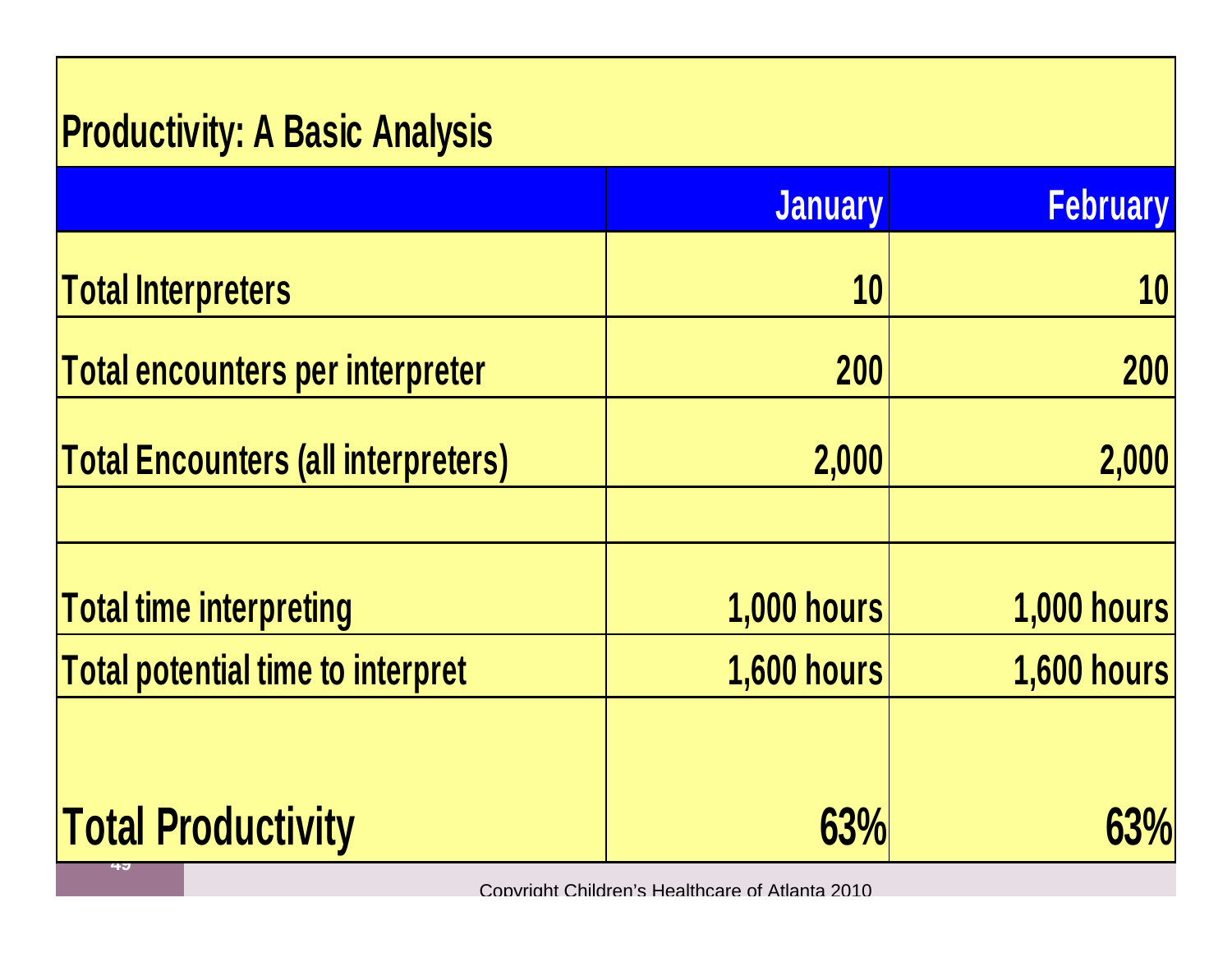#### **Productivity: A Comprehensive Analysis**

|                                            | <b>January</b>        | <b>February</b> |
|--------------------------------------------|-----------------------|-----------------|
| <b>Total Interpreters</b>                  | 10                    | 10              |
| <b>Total encounters per interpreter</b>    | <b>200</b>            | 200             |
| <b>Total Encounters (all interpreters)</b> | 2000                  | 2000            |
| <b>Acuity level's "Weight"</b>             | <b>Level 2 / 1.25</b> | Level 3+ / 1.65 |
| <b>Total time interpreting AND acuity</b>  | 1000hrs $X$ 1.25=     | 1000hrs X 1.65= |
|                                            | <b>1200hrs</b>        | <b>1650 hrs</b> |
| <b>Total potential time to interpret</b>   | <b>1600 hrs</b>       | <b>1600 hrs</b> |
| <b>Total Productivity</b>                  | 78%                   | 103%            |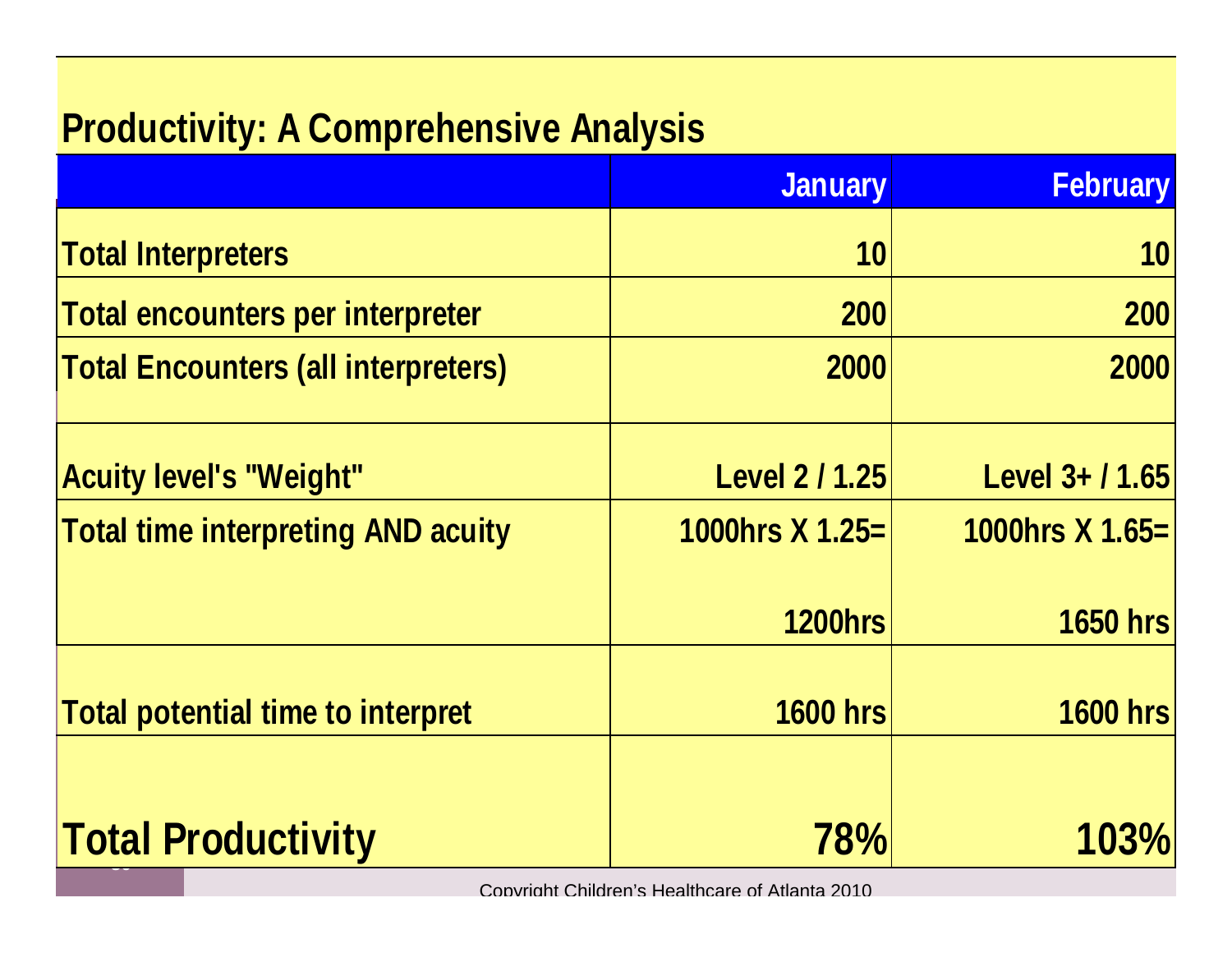

### **Moving Forward:**

### **Research at Children's Healthcare of Atlanta**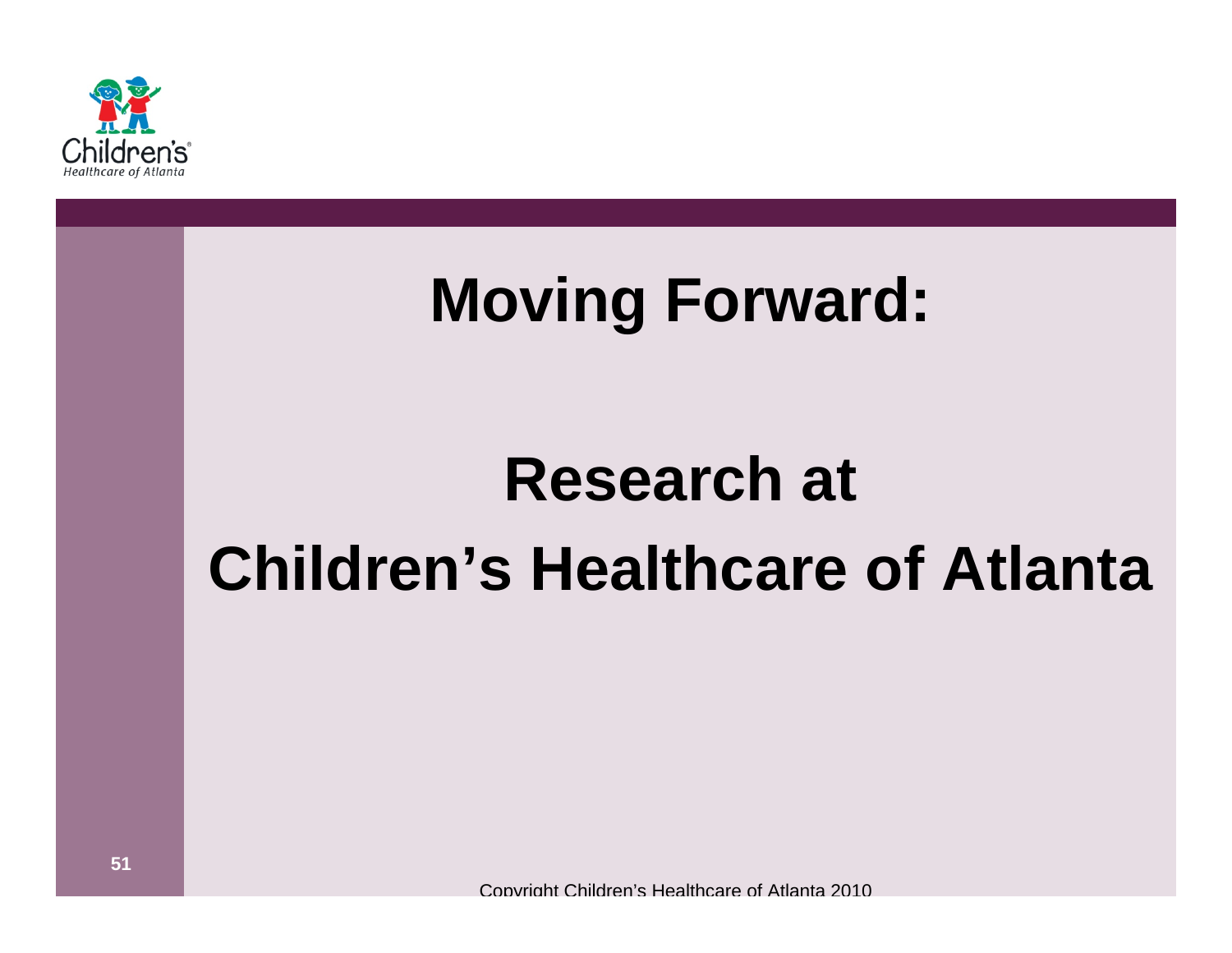

- **1. Presented at the First Southeast Regional Medical Interpreter Conference in Atlanta (2008)**
- **2. Presented to internal department and leadership (2008)**
- **3. Collaborated with manager and two research experts at Children's Healthcare of Atlanta to create the "CFIE scale" (2009)**
- **4. Wrote a formal grant proposal (Fall 2009)**
- **5. Began looking for grant support (Fall 2009)**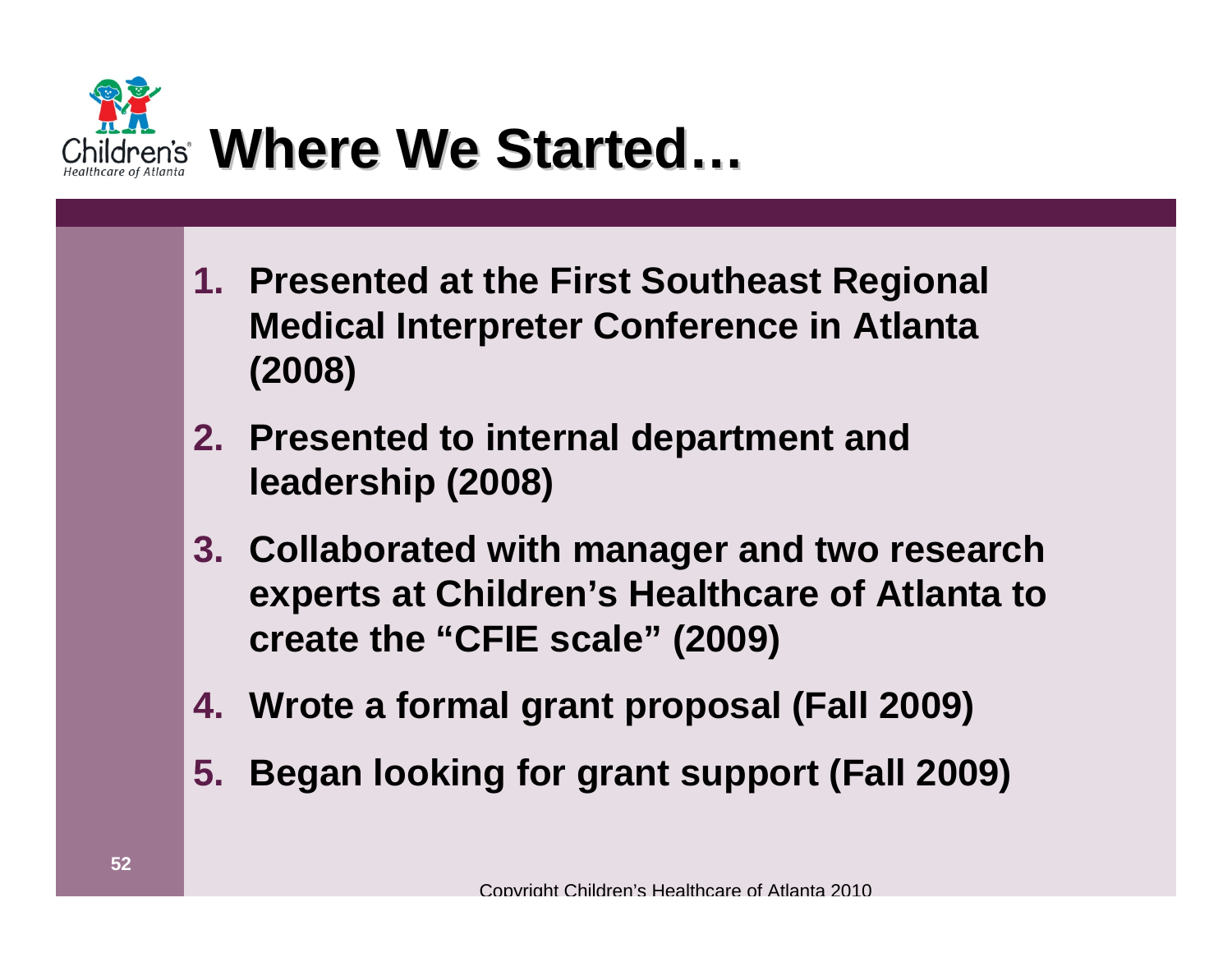

- **1. Awarded \$15,000 grant to address costs of doing research**
- **2. Met with co-investigators to create plan for inter-rater reliability process**
- **3. Wrote & edited seven scripts (ad infinitum)**
- **4. Filmed seven "practice videos"**
- **5. Secured volunteer actors for final filming**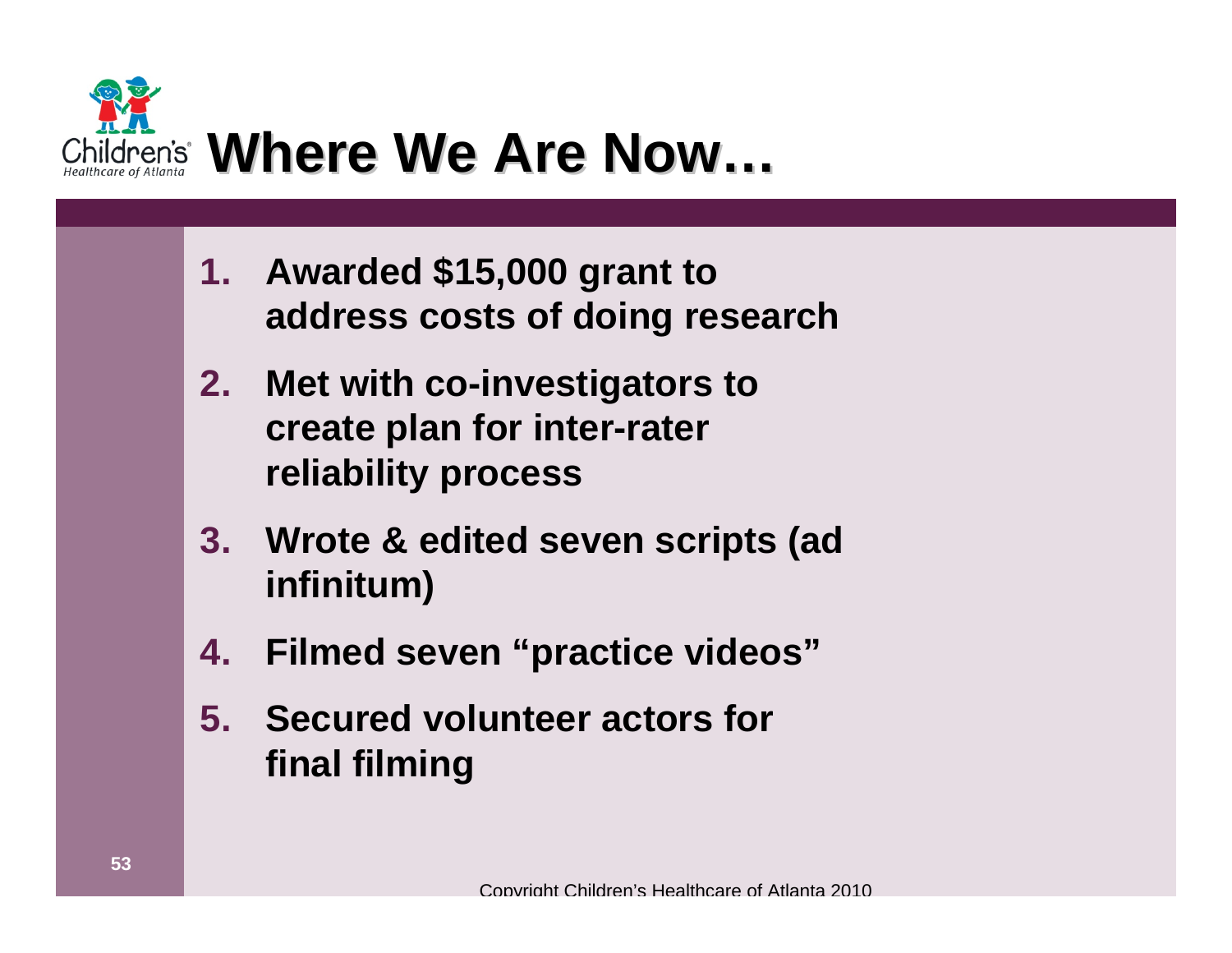

- **1. Finalize the inter-rater reliability videos**
- **2. Provide teaching to study-participants on use the CFIE scale**
- **3. Show videos to the study-participants so they can independently "rate" them with CFIE scale**
- **4. Compile results, and if we achieve consistency, then we move forward with data collection.**
- **5. Begin collecting data with the CFIE scale for a total of 3,500 encounters.**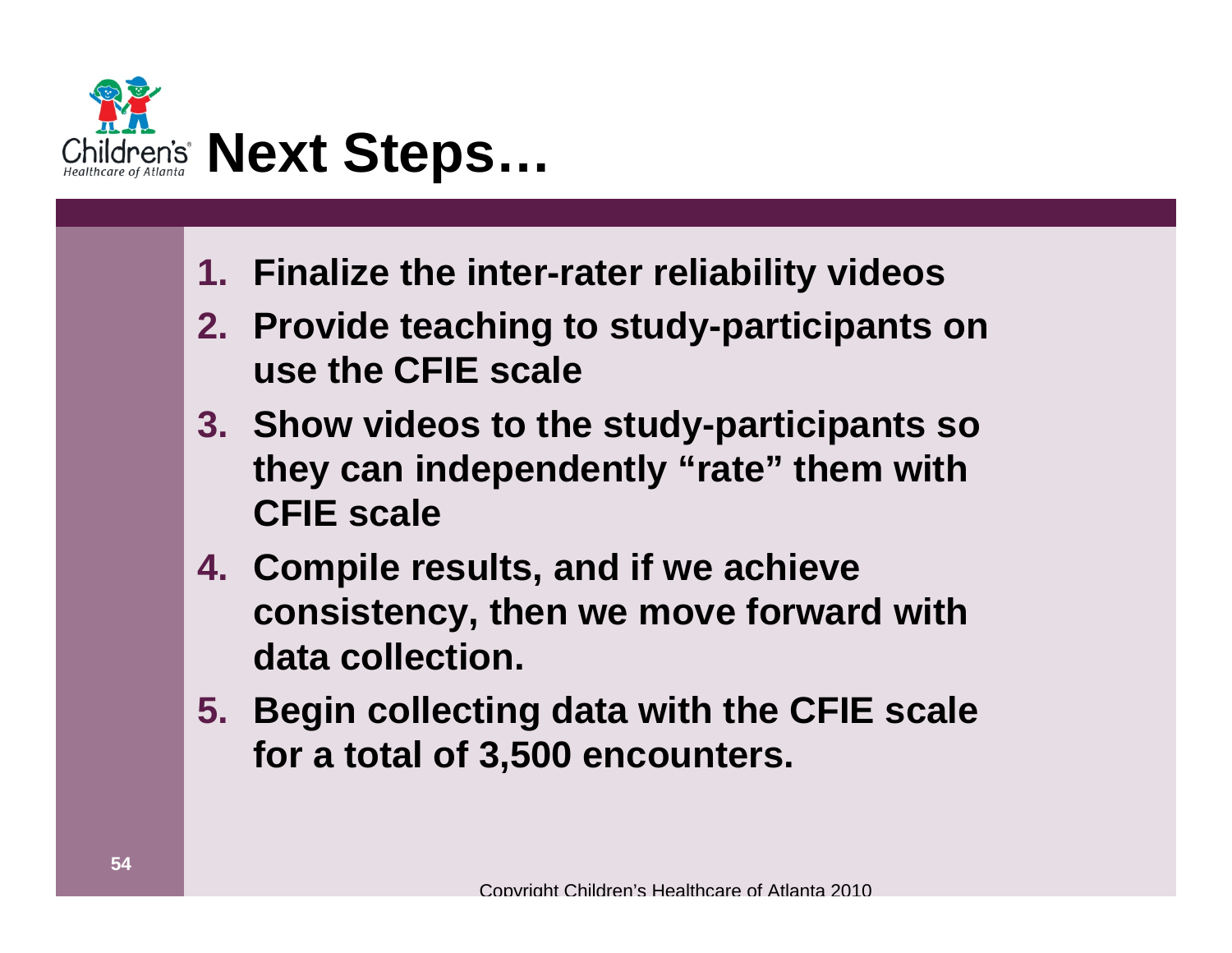

#### **Implications for the Profession:**

- П **Improved awareness of factors affecting competence**
- $\Box$ **Control of fatigue, burn-out**
- П **Improved working conditions**
- $\blacksquare$ **Improved patient safety**
- П **Improved understanding regarding the need for additional positions when acuity is elevated**
- П **Improved understanding of acuity could impact the compensation debate**